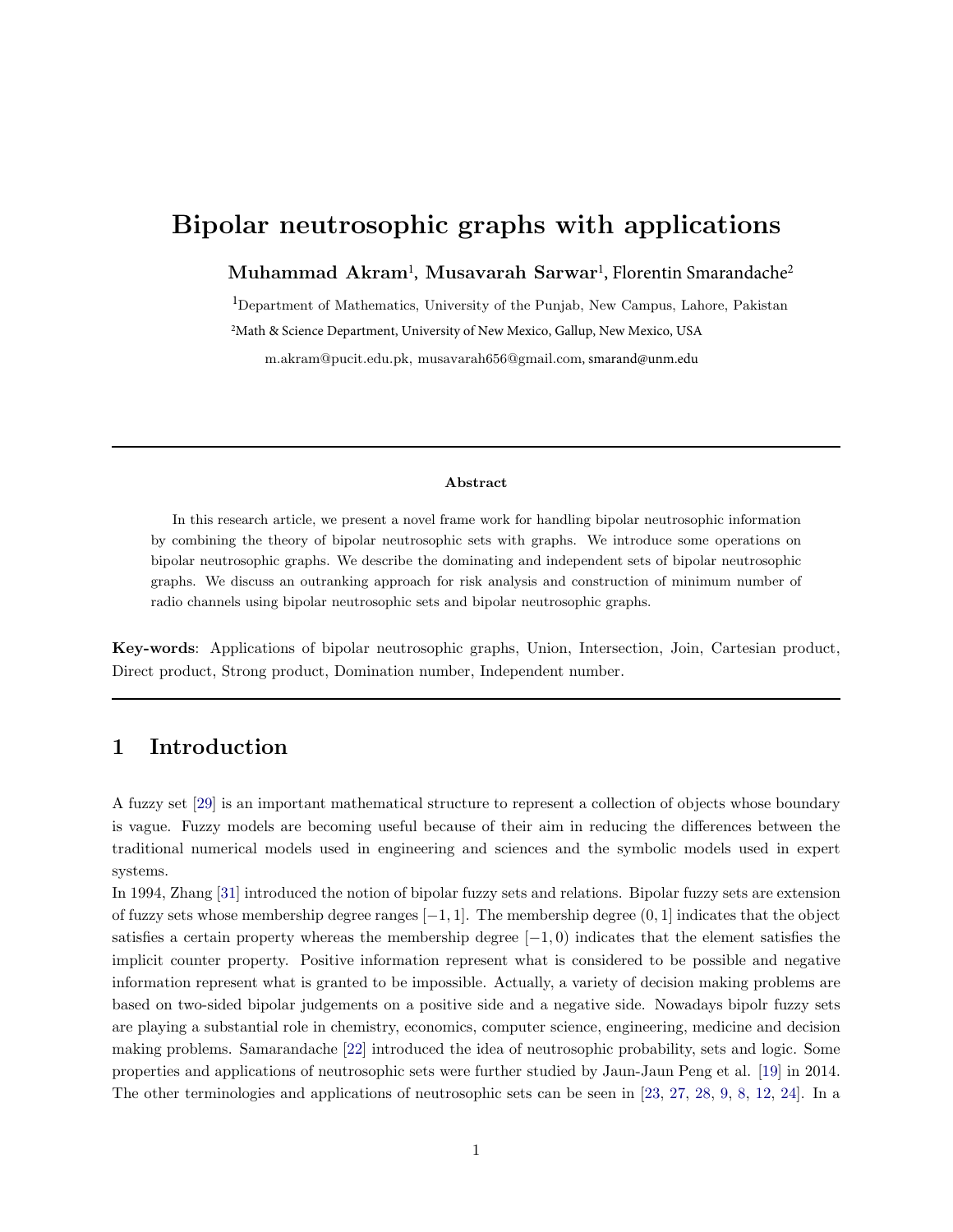neutrosophic set, the membership value is associated with truth, false and indeterminacy degrees but there is no restriction on their sum. Deli et al. [\[11\]](#page-21-3) extended the ideas of bipolar fuzzy sets and neutrosophic sets to bipolar neutrosophic sets and studied its operations and applications in decision making problems.

Graph theory has numerous applications in science and engineering. However, in some cases, some aspects of graph theoretic concepts may be uncertain. In such cases, it is important to deal with uncertainty using the methods of fuzzy sets and logics. Based on Zadeh's fuzzy relations [\[30](#page-22-8)] Kaufmann [\[13\]](#page-21-4) defined a fuzzy graph. The fuzzy relations between fuzzy sets were also considered by Rosenfeld [\[20\]](#page-22-9) and he developed the structure of fuzzy graphs, obtaining analogs of several graph theoretical concepts. Later on, Bhattacharya [\[5\]](#page-21-5) gave some remarks on fuzzy graphs, and some operations on fuzzy graphs were introduced by Mordeson and Peng [\[17\]](#page-21-6). The complement of a fuzzy graph was defined by Mordeson [\[16](#page-21-7)]. Bhutani and Rosenfeld introduced the concept of M-strong fuzzy graphs in [\[6](#page-21-8)] and studied some of their properties. The concept of strong arcs in fuzzy graphs was discussed in [\[7\]](#page-21-9). The theory of fuzzy graphs has extended widely by many researchers as it can be seen in [\[14](#page-21-10), [15,](#page-21-11) [21\]](#page-22-10). The idea of domination was first arose in chessboard problem in 1862. Somasundaram amd Somasundaram [\[25\]](#page-22-11) introduced domination and independent domination in fuzzy graphs. Nagoor Gani and Chandrasekaran [\[18\]](#page-22-12) studied the notion of fuzzy domination and independent domination using strong arcs. Akram [\[1,](#page-21-12) [2\]](#page-21-13) introduced bipolar fuzzy graphs and discuss its various properties which were further studied by Yang [\[26](#page-22-13)] in 2013. Akram et al. [\[3](#page-21-14)] studied regular bipolar fuzzy graphs. The theory of bipolar fuzzy graphs is extended to m−polar fuzzy graphs by Chen et al. [\[10](#page-21-15)] in 2014.

In this article, we propose the idea of bipolar neutrosophic graphs. We discuss some fundamental operations in bipolar neutrosphic graphs, regular and irregular bipolar neutrosophic graphs, domination number and independent number. We calculate the domination and independent numbers of bipolar neutrosphic union, intersection, join and products. At the end, some applications in bipolar neutrosphic graphs are given that support the ideas discussed in this article.

## 2 Preliminaries

Let X be a non-empty set. Let  $\widetilde{X}^2$  denotes the collection of all 2–elements subsets of X. A pair  $G^* = (V, E)$ , where  $E \subseteq \widetilde{X}^2$  is called a *graph*. The cardinality of any subset  $D \subseteq X$  is the number of vertices in D, it is denoted by  $|D|$ .

**Definition 2.1.** [\[29,](#page-22-0) [30](#page-22-8)] A *fuzzy subset*  $\nu$  on a non-empty set X is a mapping  $\nu : X \to [0,1]$ . A *fuzzy binary relation* on X is a fuzzy subset  $\lambda$  on  $X \times X$ . Fuzzy relation is a fuzzy binary relation given by the mapping  $\lambda: X \times X \rightarrow [0,1].$ 

**Definition 2.2.** [\[13\]](#page-21-4) A *fuzzy graph* of a graph  $G^* = (X, E)$  is a pair  $G = (\mu, \lambda)$ , where  $\mu$  and  $\lambda$  are fuzzy sets on X and  $\tilde{X}^2$  respectively, such that  $\lambda(xy) \le \min\{\mu(x), \mu(y)\}\)$  for all  $xy \in E$ . Note that  $\lambda(xy) = 0$  for all  $x, y \in \widetilde{X}^2 - E$ .

**Definition 2.3.** [\[31\]](#page-22-1) A bipolar fuzzy set on a non-empty set X is an object of the form  $C = \{(x, \mu^p(x), \mu^n(x)) :$  $x \in X$  where,  $\mu^p : X \to [0,1]$  and  $\mu^n : X \to [-1,0]$  are mappings.

The positive membership degree  $\mu^p(x)$  denotes the truth or satisfaction degree of an element x to a certain property corresponding to bipolar fuzzy set C and  $\mu^{n}(x)$  represents the satisfaction degree of element x to some counter property of bipolar fuzzy set C. If  $\mu^{n}(x) \neq 0$  and  $\mu^{p}(x) = 0$ , it is the situation that x is not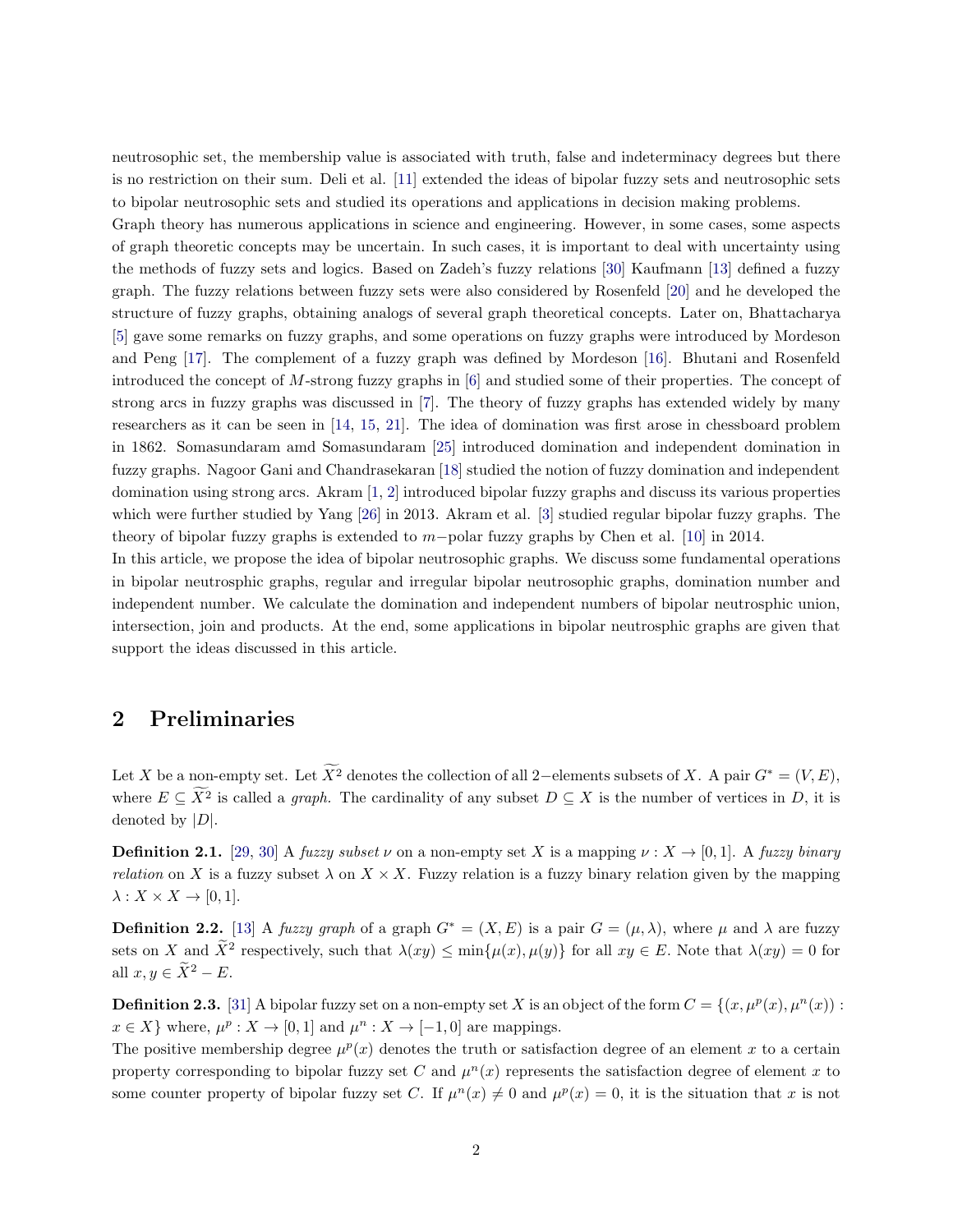satisfying the property of C but satisfying the counter property to C. If  $\mu^p(x) \neq 0$  and  $\mu^p(x) = 0$ , it is the case when x has only positive satisfaction for C. It is possible for x to be such that  $\mu^p(x) \neq 0$  and  $\mu^n(x) \neq 0$ when x satisfies the property of  $C$  as well as its counter property in some part of  $X$ .

**Definition 2.4.** [\[1](#page-21-12)] Let X be a nonempty set. A mapping  $D = (\mu^p, \mu^n) : X \times X \to [0, 1] \times [-1, 0]$  is called a bipolar fuzzy relation on X such that  $\mu^p(xy) \in [0,1]$  and  $\mu^n(xy) \in [-1,0]$ , for  $x, y \in X$ .

**Definition 2.5.** [\[1](#page-21-12)] A bipolar fuzzy graph on a crisp graph  $G^* = (X, E)$  is a pair  $G = (C, D)$  where  $A = (\mu_C^p, \mu_C^n)$  is a bipolar fuzzy set on X and  $D = (\mu_D^p, \mu_D^n)$  is a bipolar fuzzy relation in E such that

$$
\mu^p_D(xy) \leq \mu^p_C(x) \wedge \mu^p_C(y) \text{ and } \mu^n_D(xy) \geq \mu^n_C(x) \vee \mu^n_C(y) \text{ for all } xy \in E.
$$

**Definition 2.6.** [\[23\]](#page-22-4) A neutrosophic set C on a non-empty set X is characterized by a truth membership function  $t_C : X \to [0,1]$ , indeterminacy membership function  $I_C : X \to [0,1]$  and a falsity membership function  $f_C : X \to [0,1]$ . There is no restriction on the sum of  $t_C(x)$ ,  $I_C(x)$  and  $f_C(x)$  for all  $x \in X$ .

**Definition 2.7.** [\[11](#page-21-3)] A bipolar neutrosophic set on a empty set X is an object of the form

$$
C = \{(x,t_C^p(x),I_C^p(x),f_C^p(x),t_C^n(x),I_C^n(x),f_C^n(x)) : x \in X\}
$$

where,  $t_C^p, I_C^p, f_C^p : X \to [0,1]$  and  $t_C^n, I_C^n, f_C^n : X \to [-1,0].$  The positive values  $t_C^p(x), I_C^p(x), f_C^p(x)$  denote respectively the truth, indeterminacy and false membership degrees of an element  $x \in X$  whereas  $t_C^n(x)$ ,  $I_C^n(x)$ ,  $f_C^n(x)$  denote the implicit counter property of the truth, indeterminacy and false membership degrees of the element  $x \in X$  corresponding to the bipolar neutrosophic set C.

#### 3 Bipolar neutrosophic graphs

**Definition 3.1.** A bipolar neutrosophic relation on a non-empty set  $X$  is a bipolar neutrosophic subset of  $X \times X$  of the form  $D = \{(xy, t_D^p(xy), f_D^p(xy), t_D^n(xy), f_D^n(xy), f_D^n(xy)) : xy \in E \subseteq X \times X\}$  where,  $t_D^p, I_D^p, f_D^p, t_D^n, I_D^n, f_D^n$  are defined by the the mappings  $t_D^p, I_D^p, f_D^p: X \times X \to [0,1]$  and  $t_D^n, I_D^n, f_D^n: X \times X \to$  $[-1, 0].$ 

**Definition 3.2.** A bipolar neutrosophic graph on a crisp graph  $G^* = (X, E)$  is a pair  $G = (C, D)$ , where C is a bipolar neutrosophic set on  $X$  and  $D$  is a bipolar neutrosophic relation on  $X$  such that

$$
\begin{array}{llll} t^p_D(xy)\leq t^p_C(x)\wedge t^p_C(y),\quad&I^p_D(xy) &\leq I^p_C(x)\vee I^p_C(y),\quad&f^p_D(xy)\leq f^p_C(x)\vee f^p_C(y),\\ t^n_D(xy)\geq t^n_C(x)\vee t^n_C(y),&I^n_D(xy) &\geq I^n_C(x)\wedge I^n_C(y),&f^n_D(xy)\geq t^n_C(x)\wedge t^n_C(y) \text{ for all } xy\in E. \end{array}
$$

Note that  $D(xy) = (0, 0, 0, 0, 0, 0)$  for all  $xy \in X \times X \setminus E$ .

**Example 3.1.** Consider a graph  $G^* = (X, E)$  such that  $X = \{x, y, z\}$ ,  $E = \{xy, yz, zx\}$ . Let C be a bipolar neutrosophic set on X given in Table.1 and D be a bipolar neutrosophic relation of  $E \subseteq X \times X$  given in Table.2. Routine calculations show that  $G = (C, D)$  is a bipolar neutrosophic graph of  $G^* = (X, E)$ . The bipolar neutrosophic graph  $G$  is shown in Fig. [1.](#page-3-0)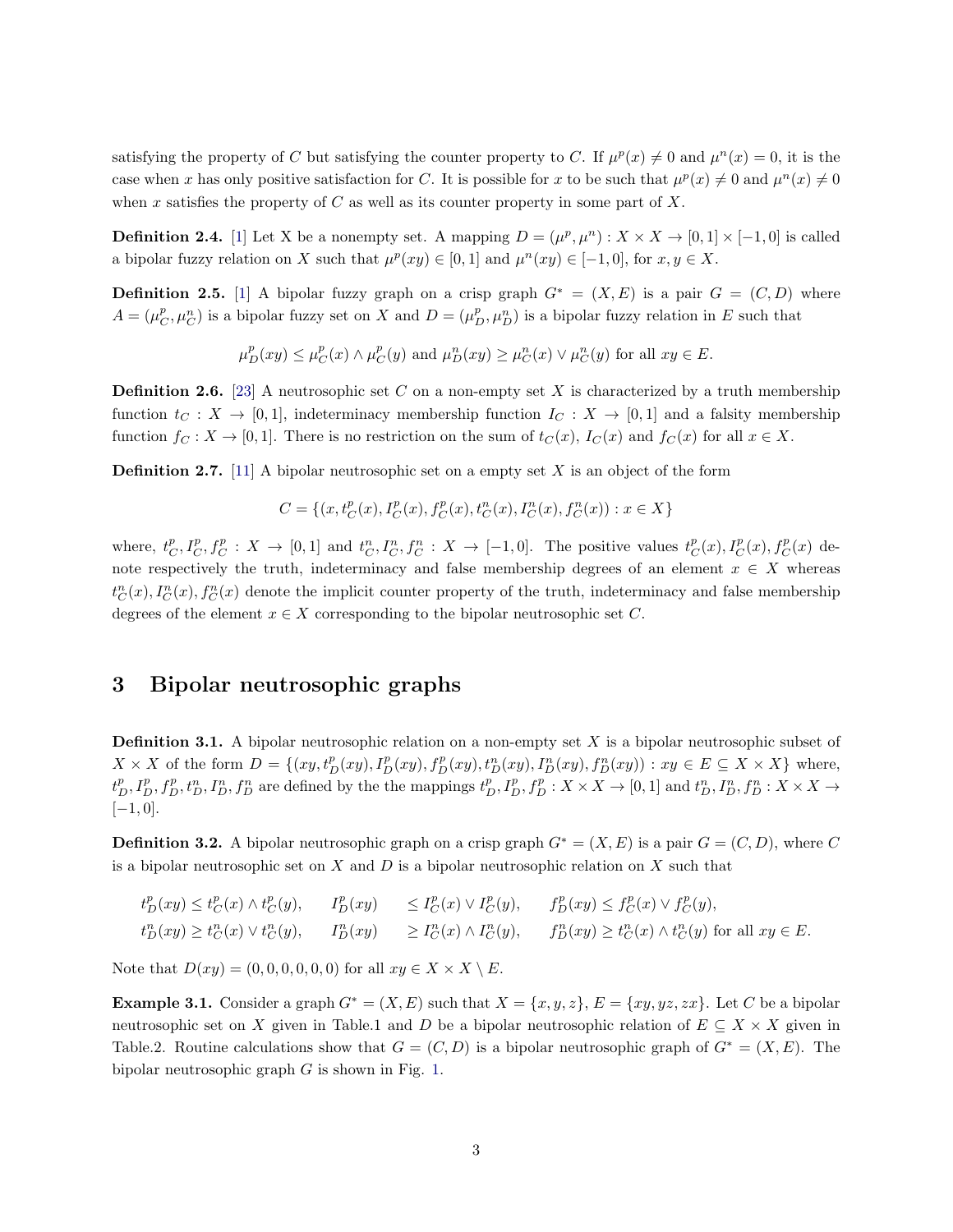<span id="page-3-0"></span>

| Table $1   x$ |           | $\mathbf{y}$<br>$\mathbf{Z}$                    |     | <b>Table 2</b>   $xy$ yz |            |                      | XZ  |
|---------------|-----------|-------------------------------------------------|-----|--------------------------|------------|----------------------|-----|
| $t_C^p$       |           | $0.3$ $0.5$ $0.4$                               |     | $t_D^p$                  | $0.3\ 0.3$ |                      | 0.3 |
| $I_C^p$       | $\pm 0.4$ | $0.4\,$                                         | 0.3 | $I_D^p$                  | $0.4$ 0.4  |                      | 0.4 |
| $f_C^p$       |           | $\begin{array}{ l} 0.5 & 0.2 & 0.2 \end{array}$ |     | $f_D^p$                  |            | $0.5$ 0.2 0.5        |     |
| $t_C^n$       |           | $-0.6$ $-0.1$ $-0.5$                            |     | $t_D^n$                  |            | $-0.1 -0.1 -0.5$     |     |
| $I_C^n$       |           | $-0.5 -0.8 -0.5$                                |     | $I_D^n$                  |            | $-0.8$ $-0.8$ $-0.5$ |     |
| $f_C^n$       |           | $-0.2$ $-0.2$ $-0.5$                            |     | $f_D^n$                  |            | $-0.2$ $-0.5$ $-0.5$ |     |



Figure 1: Bipolar neutrosophic graph G

**Definition 3.3.** The union of two bipolar neutrosophic graphs  $G_1 = (C_1, D_1)$  and  $G_2 = (C_2, D_2)$  is a pair  $G_1 \cup G_2 = (C_1 \cup C_2, D_1 \cup D_2)$  where,  $C_1 \cup C_2$  is a bipolar neutrosophic set on  $X_1 \cup X_2$  and  $D_1 \cup D_2$  is a bipolar neutrosophic set on  $E_1 \cup E_2$  such that

$$
t^p_{C_1 \cup C_2}(x) = \begin{cases} t^p_{C_1}(x), & x \in X_1, \ x \notin X_2 \\ t^p_{C_2}(x), & x \notin X_1, \ x \in X_2 \end{cases} \quad I^p_{C_1 \cup C_2}(x) = \begin{cases} I^p_{C_2}(x), & x \in X_1, \ x \notin X_1, \ x \in X_2 \end{cases}
$$
  

$$
f^p_{C_1 \cup C_2}(x) = \begin{cases} f^p_{C_1}(x), & x \in X_1 \cap X_2 \\ f^p_{C_2}(x), & x \in X_1, \ x \in X_2 \end{cases} \quad t^p_{C_1 \cup C_2}(x) = \begin{cases} t^p_{C_1}(x), & x \in X_1 \cap X_2 \\ I^p_{C_1}(x) \land I^p_{C_2}(y), & x \in X_1 \cap X_2 \end{cases}
$$
  

$$
f^p_{C_1 \cup C_2}(x) = \begin{cases} f^p_{C_1}(x), & x \notin X_1, \ x \in X_2 \end{cases} \quad t^p_{C_1 \cup C_2}(x) = \begin{cases} t^p_{C_1}(x), & x \in X_1, \ x \notin X_2 \\ t^p_{C_2}(x), & x \notin X_1, \ x \in X_2 \end{cases}
$$
  

$$
I^p_{C_1}(x) \land f^p_{C_2}(y), & x \in X_1 \cap X_2 \end{cases} \quad t^p_{C_1 \cup C_2}(x) = \begin{cases} f^p_{C_1}(x), & x \in X_1, \ x \notin X_2 \\ t^p_{C_1}(x) \land t^p_{C_2}(y), & x \in X_1 \cap X_2 \end{cases}
$$
  

$$
I^p_{C_1 \cup C_2}(x) = \begin{cases} I^p_{C_1}(x), & x \in X_1, \ x \notin X_2 \\ I^p_{C_2}(x), & x \notin X_1, \ x \in X_2 \end{cases}
$$
  

$$
I^p_{C_1}(x) \lor I^p_{C_2}(y), & x \in X_1 \cap X_2 \end{cases}
$$
  

$$
I^p_{C_1}(x) \lor I^p_{C_2}(y), & x \in X_1 \cap X_2
$$

and membership values of edges are

$$
t^p_{D_1 \cup D_2}(xy) = \begin{cases} t^p_{D_1}(xy), & xy \in E_1, xy \notin E_2 \\ t^p_{D_2}(xy), & xy \notin E_1, xy \in E_2 \\ t^p_{D_1}(xy) \vee t^p_{D_2}(xy), & xy \in E_1 \cap E_2 \end{cases}
$$
  

$$
I^p_{D_1 \cup D_2}(xy) = \begin{cases} I^p_{D_1}(xy), & xy \in E_1, xy \notin E_2 \\ I^p_{D_2}(xy), & xy \notin E_1, xy \in E_2 \\ I^p_{D_1}(xy) \wedge I^p_{D_2}(xy), & xy \in E_1 \cap E_2 \end{cases}
$$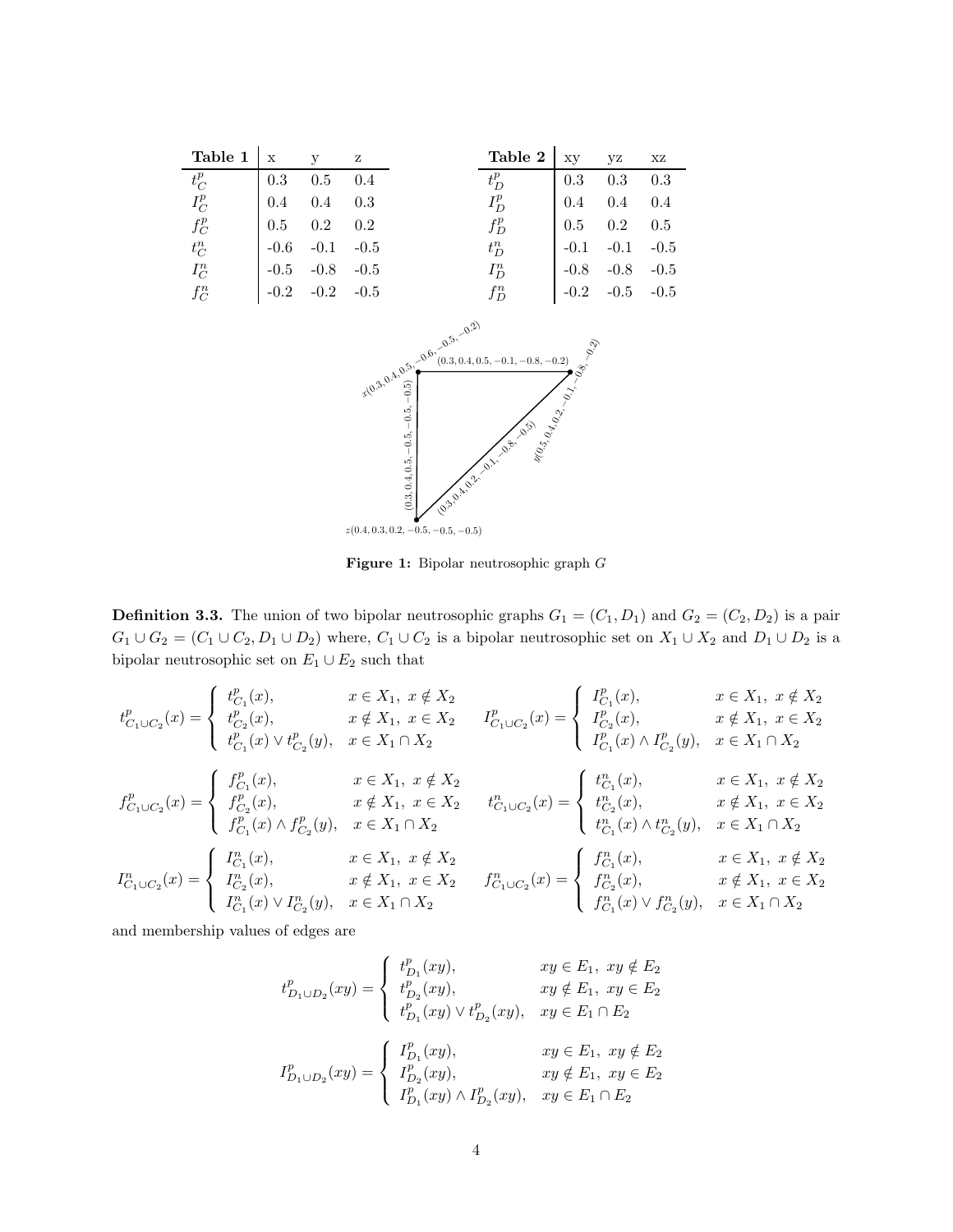$$
f_{D_1\cup D_2}^p(xy) = \begin{cases} f_{D_1}^p(xy), & xy \in E_1, xy \notin E_2 \\ f_{D_2}^p(xy), & xy \notin E_1, xy \in E_2 \\ f_{D_1}^p(xy) \wedge f_{D_2}^p(xy), & xy \in E_1 \cap E_2 \end{cases}
$$

$$
t_{D_1\cup D_2}^n(xy) = \begin{cases} t_{D_1}^n(xy), & xy \in E_1, xy \notin E_2 \\ t_{D_2}^n(xy), & xy \notin E_1, xy \in E_2 \\ t_{D_1}^n(xy) \wedge t_{D_2}^n(xy), & xy \in E_1 \cap E_2 \end{cases}
$$

$$
I_{D_1\cup D_2}^n(xy) = \begin{cases} I_{D_1}^n(xy), & xy \in E_1, xy \notin E_2 \\ I_{D_2}^n(xy), & xy \notin E_1, xy \in E_2 \\ I_{D_1}^n(xy) \vee I_{D_2}^n(xy), & xy \in E_1 \cap E_2 \\ f_{D_1\cup D_2}^n(xy) = \begin{cases} f_{D_1}^n(xy), & xy \in E_1, xy \notin E_2 \\ f_{D_1}^n(xy), & xy \in E_1, xy \in E_2 \\ f_{D_1}^n(xy) \vee f_{D_2}^n(xy), & xy \in E_1 \cap E_2 \end{cases}
$$

<span id="page-4-0"></span>
$$
G_1
$$
  
  $x(0.5, 0.2, 0.3, -0.3, -0.2, -0.5)$   $y(0.6, 0.1, 0.2, -0, 2, -0.3, -0.5)$   
 $y(0.6, 0.1, 0.2, -0, 2, -0.3, -0.5)$ 

 $y(0.7, 0.1, 0.1, -0, 2, -0.1, -0.7)$  w $(0.5, 0.2, 0.0, -0, 3, -0.2, -0.4)$  $(0.5, 0.2, 0.1, -0, 2, -0.2, -0.7)$  $\scriptstyle G_2$ 

$$
G_1 \cup G_2
$$
  

$$
x(0.5, 0.2, 0.3, -0.3, -0.2, -0.5) y(0.7, 0.1, 0.1, -0, 2, -0.1, -0.5) w(0.5, 0.2, 0.0, -0, 3, -0.2, -0.4)
$$
  

$$
(0.5, 0.2, 0.3, -0, 2, -0.3, -0.5) (0.5, 0.2, 0.1, -0, 2, -0.2, -0.7)
$$

Figure 2: Union of two bipolar neutrosophic graphs

**Example 3[.2.](#page-4-0)** The union of two bipolar neutrosophic graphs  $G_1$  and  $G_2$  is shown in Fig.2.

**Proposition 3.1.** *Let*  $G_1$  *and*  $G_2$  *be any two bipolar neutrosophic graphs then*  $G_1 \cup G_2$  *is a bipolar neutrosophic graph.*

**Definition 3.4.** The intersection of two bipolar neutrosophic graphs  $G_1 = (C_1, D_1)$  and  $G_2 = (C_2, D_2)$  is a pair  $G_1 \cap G_2 = (C_1 \cap C_2, D_1 \cap D_2)$  where,  $C_1 \cap C_2$  is a bipolar neutrosophic set on  $X_1 \cap X_2$  and  $D_1 \cap D_2$  is a bipolar neutrosophic set on  $E_1 \cap E_2$ . The membership degrees are defined as

 $t^p_{C_1 \cap C_2}(x) = t^p_{C_1}(x) \wedge t^p_{C_2}(y) \qquad I^p_{C_1 \cap C_2}(x) \qquad = I^p_{C_1}(x) \vee I^p_{C_2}(y) \qquad f^p_{C_1 \cap C_2}(x) = f^p_{C_1}(x) \vee f^p_{C_2}(y)$  $t_{C_1 \cap C_2}^n(x) = t_{C_1}^n(x) \vee t_{C_2}^n(y)$   $I_{C_1 \cap C_2}^n(x)$   $= I_{C_1}^n(x) \wedge I_{C_2}^n(y)$   $f_{C_1 \cap C_2}^n(x) = f_{C_1}^n(x) \wedge f_{C_2}^n(y)$ for all  $x \in X_1 \cap X_2$ .

$$
t_{D_1 \cap D_2}^p(xy) = t_{D_1}^p(xy) \land t_{D_2}^p(xy) \quad I_{D_1 \cap D_2}^p(xy) = \quad I_{D_1}^p(xy) \lor I_{D_2}^p(xy) \quad f_{D_1 \cap D_2}^p(xy) = f_{D_1}^p(xy) \lor f_{D_2}^p(xy)
$$
\n
$$
t_{D_1 \cap D_2}^n(xy) = t_{D_1}^n(xy) \lor t_{D_2}^n(xy) \quad I_{D_1 \cap D_2}^n(xy) = \quad I_{D_1}^n(xy) \land I_{D_2}^n(xy) \quad f_{D_1 \cap D_2}^n(xy) = f_{D_1}^n(xy) \land f_{D_2}^n(xy),
$$
\nfor all  $xy \in E_1 \cap E_2$ .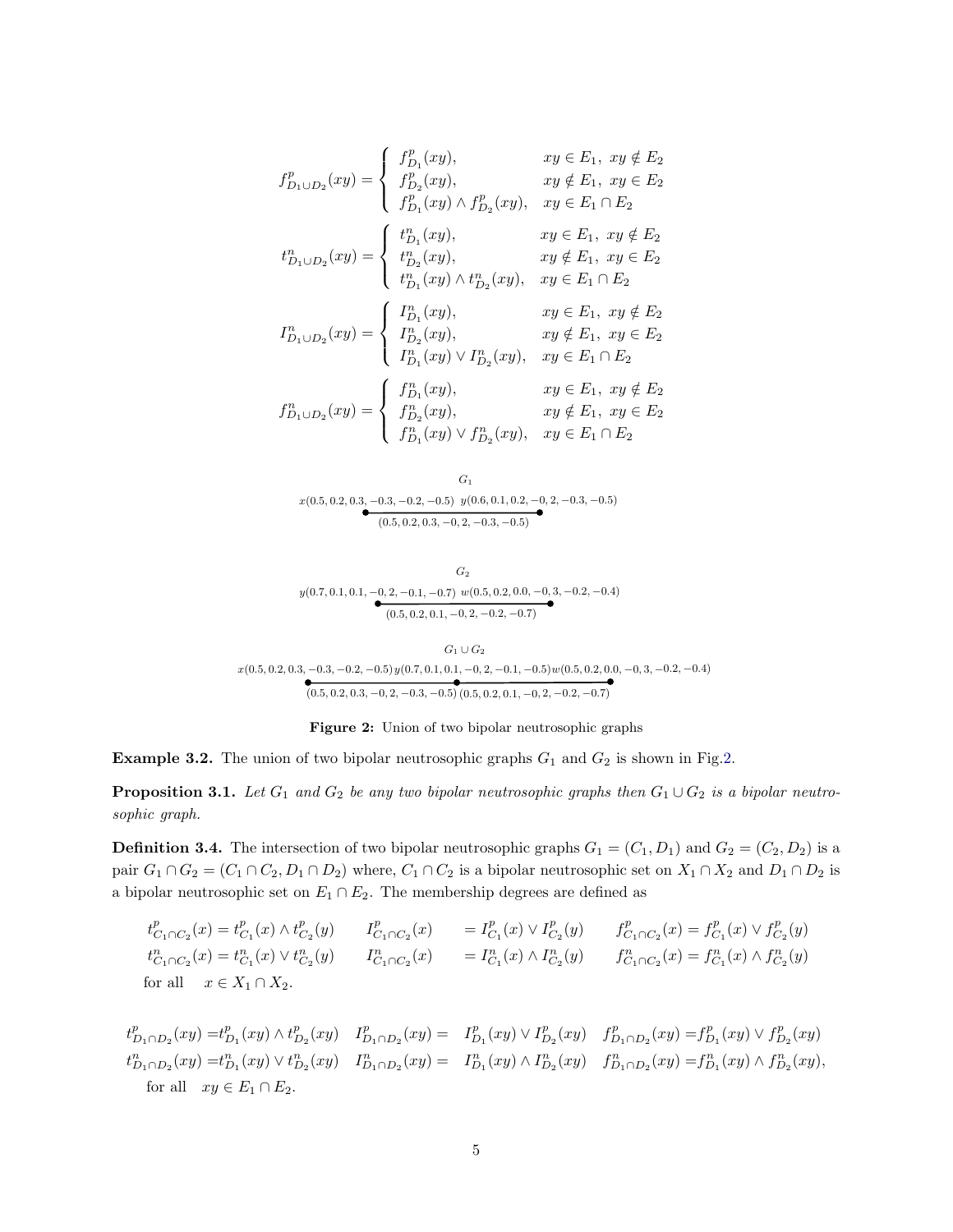**Example 3.3.** The intersection of two bipolar neutrosophic graphs  $G_1$  and  $G_2$  shown in Fig[.2](#page-4-0) is the vertex y with membership value  $(0.6, 0.1, 0.2, -0.2, -0.3, -0.7)$ .

Proposition 3.2. *The intersection of any two bipolar neutrosophic graphs is also a bipolar netrosophic graph.*

**Definition 3.5.** Let  $C_1$  and  $C_2$  be two bipolar neutrosophic subsets of the set of vertices  $X_1$  and  $X_2$  and  $D_1$ ,  $D_2$  be the bipolar neutrosophic relations on  $X_1$  and  $X_2$ , respectively. The join of the bipolar neutrosophic graphs  $G_1 = (C_1, D_1)$  and  $G_2 = (C_2, D_2)$  is defined by the pair  $G_1 + G_2 = (C_1 + C_2, D_1 + D_2)$  such that,  $C_1 + C_2 = C_1 \cup C_2$  for all  $x \in X_1 \cup X_2$  and

- 1.  $D_1 + D_2 = D_1 \cup D_2$  for all  $xy \in E_1 \cap E_2$ ,
- 2. Let E' be the set of all edges joining the vertices of  $G_1$  and  $G_2$  then for all  $xy \in E'$ , where  $x \in X_1$  and  $y \in X_2$ ,

<span id="page-5-0"></span>
$$
\begin{aligned} t^p_{D_1+D_2}(xy)=t^p_{C_1}(x)\vee t^p_{C_2}(y),\quad I^p_{D_1+D_2}(xy)=I^p_{C_1}(x)\wedge I^p_{C_2}(y),\quad f^p_{D_1+D_2}(xy)=f^p_{C_1}(x)\wedge f^p_{C_2}(y),\\ t^n_{D_1+D_2}(xy)=t^n_{C_1}(x)\wedge t^n_{C_2}(y),\quad I^n_{D_1+D_2}(xy)=I^n_{C_1}(x)\vee I^n_{C_2}(y),\quad f^n_{D_1+D_2}(xy)=f^n_{C_1}(x)\vee f^n_{C_2}(y). \end{aligned}
$$



**Figure 3:** Join of  $G_1$  and  $G_2$ .

**Example 3.4.** The join of two bipolar neutrosophic graphs  $G_1$  and  $G_2$  is shown in Fig[.3.](#page-5-0)

**Proposition 3.3.** Let  $G_1$  and  $G_2$  be two bipolar neutrosophic graphs then  $G_1 + G_2$  is also a bipolar neutro*sophic graph.*

<span id="page-5-1"></span>**Definition 3.6.** Let  $C_1$ ,  $C_2$ ,  $D_1$  and  $D_2$  be the bipolar neutrosophic subsets of  $X_1$ ,  $X_2$ ,  $E_1$  and  $E_2$ , respectively. We denote the cartesian product of  $G_1$  and  $G_2$  by the pair  $G_1 \Box G_2 = (C_1 \Box C_2, D_1 \Box D_2)$  and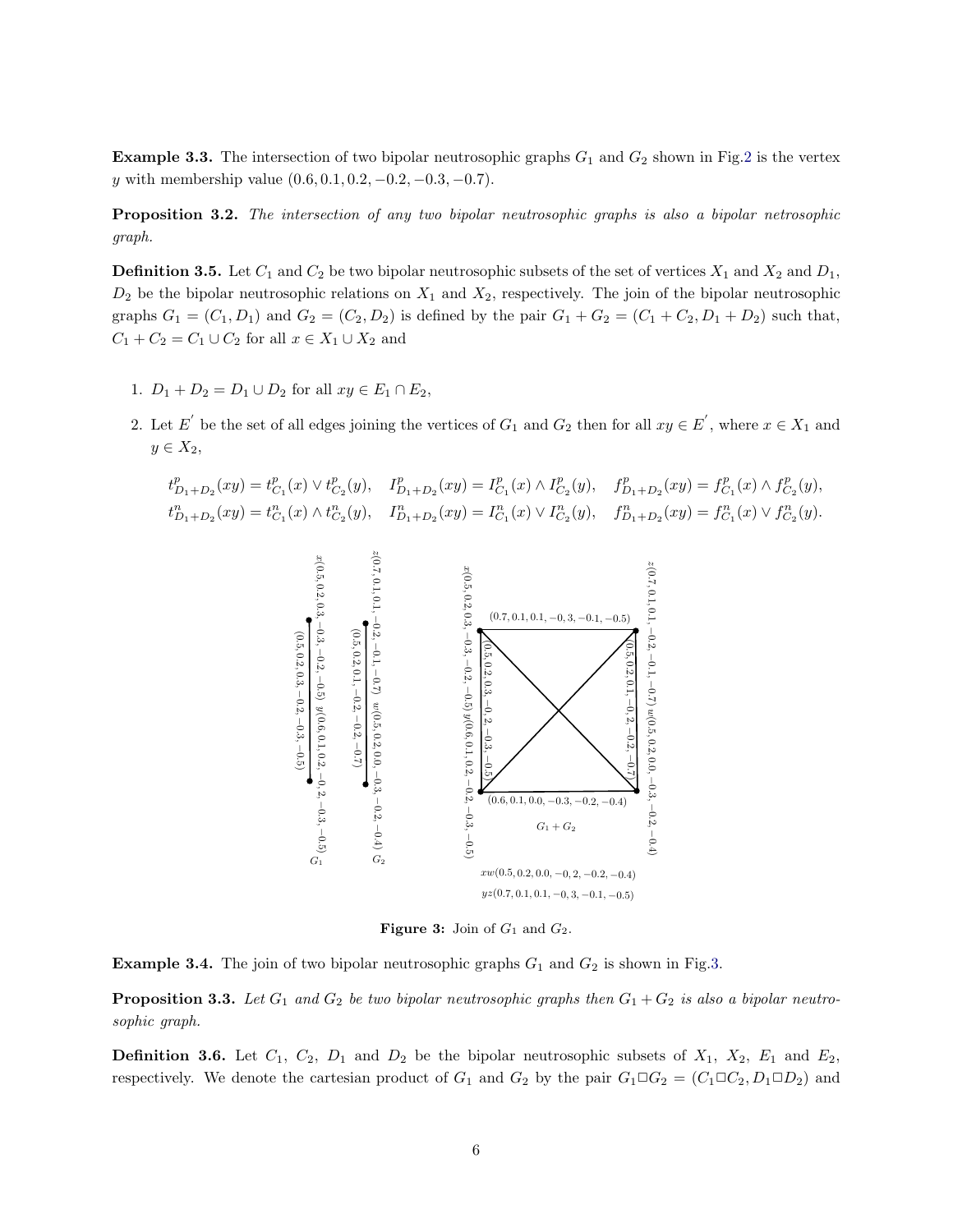define as:

$$
t^p_{C_1 \square C_2}(x) = t^p_{C_1}(x) \wedge t^p_{D_2}(x), \qquad I^p_{C_1 \square C_2}(x) = I^p_{C_1}(x) \vee I^p_{C_2}(x), \qquad f^p_{C_1 \square C_2}(x) = f^p_{C_1}(x) \vee f^p_{C_2}(x),
$$
  

$$
t^n_{C_1 \square D_2}(x) = t^n_{C_1}(x) \vee t^n_{C_2}(x), \qquad I^n_{C_1 \square C_2}(x) = I^n_{C_1}(x) \wedge I^n_{C_2}(x), \qquad f^n_{C_1 \square C_2}(x) = f^n_{C_1}(x) \wedge f^n_{C_2}(x).
$$

for all  $x \in X_1 \times X_2$ .

- 1.  $t_{D_1 \Box D_2}^p((x_1, x_2)(x_1, y_2)) = t_{C_1}^p(x_1) \wedge t_{D_2}^p(x_2y_2), \quad t_{D_1 \Box D_2}^n((x_1, x_2)(x_1, y_2)) = t_{C_1}^p(x_1) \vee t_{D_2}^p(x_2y_2),$ for all  $x_1 \in X_1, x_2y_2 \in E_2$ ,
- 2.  $t_{D_1 \Box D_2}^p((x_1, x_2)(y_1, x_2)) = t_{D_1}^p(x_1y_1) \wedge t_{C_2}^p(x_2), \quad t_{D_1 \Box D_2}^n((x_1, x_2)(y_1, x_2)) = t_{D_1}^p(x_1y_1) \vee t_{C_2}^p(x_2),$ for all  $x_1y_1 \in E_1, x_2 \in X_2$ ,
- 3.  $I_{D_1 \square D_2}^p((x_1, x_2)(x_1, y_2)) = I_{C_1}^p(x_1) \vee I_{D_2}^p(x_2y_2), \quad I_{D_1 \square D_2}^n((x_1, x_2)(x_1, y_2)) = I_{C_1}^p(x_1) \wedge I_{D_2}^p(x_2y_2),$ for all  $x_1 \in X_1, x_2y_2 \in E_2$ ,
- 4.  $I_{D_1 \square D_2}^p((x_1, x_2)(y_1, x_2)) = I_{D_1}^p(x_1y_1) \vee I_{C_2}^p(x_2), \quad I_{D_1 \square D_2}^n((x_1, x_2)(y_1, x_2)) = I_{D_1}^p(x_1y_1) \wedge I_{C_2}^p(x_2),$ for all  $x_1y_1 \in E_1, x_2 \in X_2$ ,
- 5.  $f_{D_1 \square D_2}^p((x_1, x_2)(x_1, y_2)) = f_{C_1}^p(x_1) \vee f_{D_2}^p(x_2y_2), \quad f_{D_1 \square D_2}^n((x_1, x_2)(x_1, y_2)) = f_{C_1}^p(x_1) \wedge f_{D_2}^p(x_2y_2),$ for all  $x_1 \in X_1, x_2y_2 \in E_2$ ,
- <span id="page-6-0"></span>6.  $f_{D_1 \square D_2}^p((x_1, x_2)(y_1, x_2)) = f_{D_1}^p(x_1y_1) \vee f_{C_2}^p(x_2), \quad f_{D_1 \square D_2}^n((x_1, x_2)(y_1, x_2)) = f_{D_1}^p(x_1y_1) \wedge f_{C_2}^p(x_2),$ for all  $x_1y_1 \in E_1, x_2 \in X_2$ .



Figure 4: Cartesian product  $G_1 \square G_2$ 

**Example 3.5.** The Cartesian product of two bipolar neutrosophic graphs  $G_1$  and  $G_2$  is shown in Fig[.4.](#page-6-0)

**Proposition 3.4.** Let  $G_1$  and  $G_2$  be two bipolar neutrosophic graphs then  $G_1 \square G_2$  is also a bipolar neutro*sophic graph.*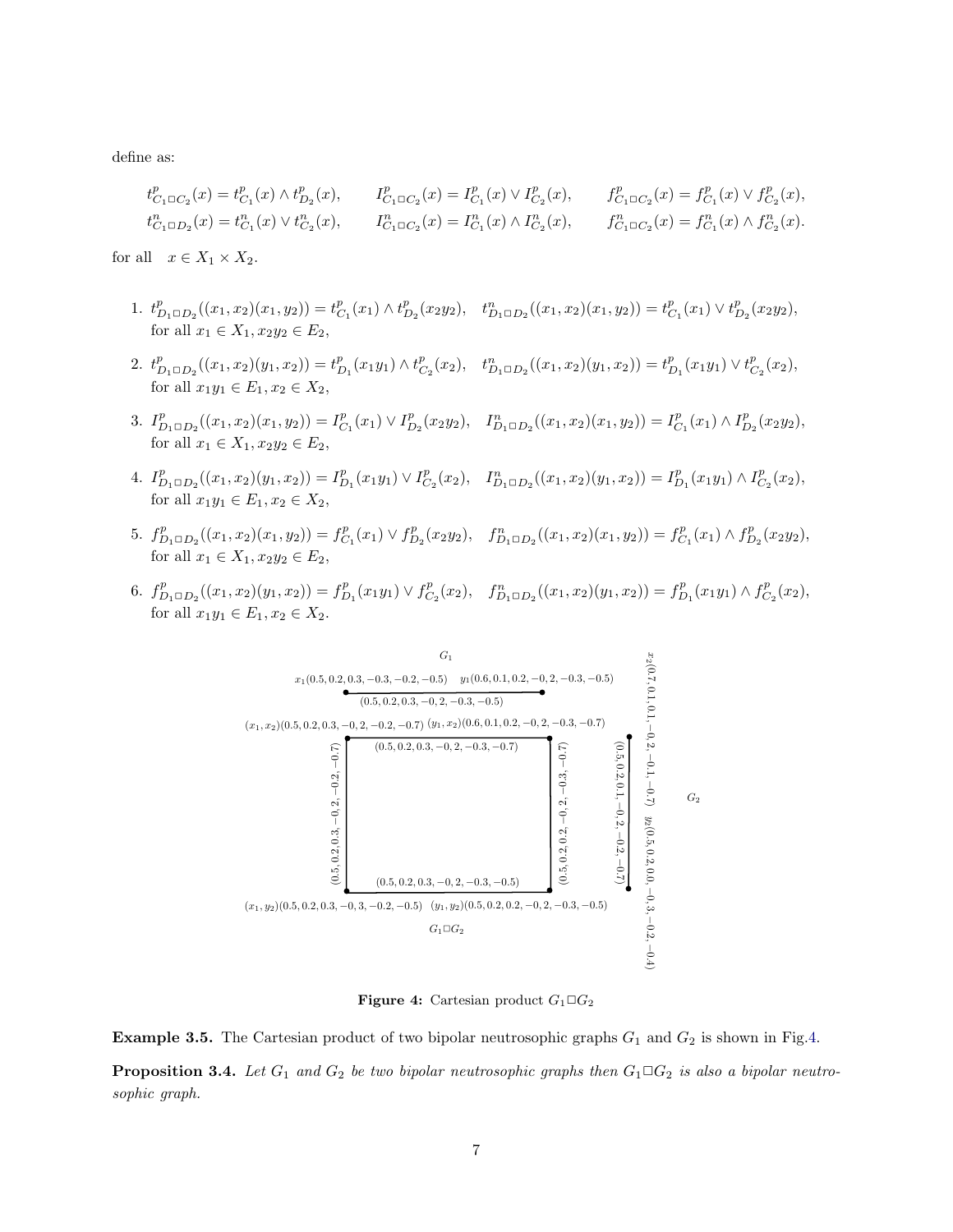**Definition 3.7.** Let  $C_1$ ,  $C_2$ ,  $D_1$  and  $D_2$  be the bipolar neutrosophic subsets of  $X_1$ ,  $X_2$ ,  $E_1$  and  $E_2$ , respectively. We denote the direct product of  $G_1 = (C_1, D_1)$  and  $G_2 = (C_2, D_2)$  by the pair  $G_1 \times G_2 =$  $(C_1 \times C_2, D_1 \times D_2)$  and define the membership degrees as

$$
\begin{aligned} t^p_{C_1 \times C_2}(x) &= t^p_{C_1}(x) \wedge t^p_{D_2}(x), & & & I^p_{C_1 \times C_2}(x) &= I^p_{C_1}(x) \vee I^p_{C_2}(x), & & f^p_{C_1 \times C_2}(x) &= f^p_{C_1}(x) \vee f^p_{C_2}(x),\\ t^n_{C_1 \times C_2}(x) &= t^n_{C_1}(x) \vee t^n_{C_2}(x), & & & I^n_{C_1 \times C_2}(x) &= I^n_{C_1}(x) \wedge I^n_{C_2}(x), & & f^n_{C_1 \times C_2}(x) &= f^n_{C_1}(x) \wedge f^n_{C_2}(x), \end{aligned}
$$

for all  $x \in X_1 \times X_2$ .

- 1.  $t_{D_1 \times D_2}^p((x_1, x_2)(y_1, y_2)) = t_{D_1}^p(x_1y_1) \wedge t_{D_2}^p(x_2y_2), \quad t_{D_1 \times D_2}^n((x_1, x_2)(y_1, y_2)) = t_{D_1}^p(x_1y_1) \vee t_{D_2}^p(x_2y_2),$ for all  $x_1y_1 \in E_1, x_2y_2 \in E_2$ ,
- 2.  $I_{D_1 \times D_2}^p((x_1, x_2)(y_1, y_2)) = I_{D_1}^p(x_1y_1) \vee I_{D_2}^p(x_2y_2), \quad I_{D_1 \times D_2}^n((x_1, x_2)(y_1, y_2)) = I_{D_1}^p(x_1y_1) \wedge I_{D_2}^p(x_2y_2),$ for all  $x_1y_1 \in E_1, x_2y_2 \in E_2$ ,
- <span id="page-7-0"></span>3.  $f_{D_1 \times D_2}^p((x_1, x_2)(y_1, y_2)) = f_{D_1}^p(x_1y_1) \vee f_{D_2}^p(x_2y_2), \quad f_{D_1 \times D_2}^n((x_1, x_2)(y_1, y_2)) = f_{D_1}^p(x_1y_1) \wedge f_{D_2}^p(x_2y_2),$ for all  $x_1y_1 \in E_1, x_2y_2 \in E_2$ .



**Figure 5:** Direct product  $G_1 \times G_2$ 

**Example 3.6.** The direct product of two bipolar neutrosophic  $G_1$  and  $G_2$  graphs is shown in Figure. [5](#page-7-0)

**Proposition 3.5.** Let  $G_1$  and  $G_2$  be two bipolar neutrosophic graphs then  $G_1 \times G_2$  is also a bipolar neutro*sophic graph.*

**Definition 3.8.** Let  $C_1$ ,  $C_2$ ,  $D_1$  and  $D_2$  be the bipolar neutrosophic subsets of  $X_1$ ,  $X_2$ ,  $E_1$  and  $E_2$ , respectively. We denote the strong product of  $G_1$  and  $G_2$  by the pair  $G_1 \boxtimes G_2 = (C_1 \boxtimes C_2, D_1 \boxtimes D_2)$  and define as:

$$
\begin{aligned} t^p_{C_1\boxtimes C_2}(x) &= t^p_{C_1}(x) \wedge t^p_{D_2}(x), \qquad I^p_{C_1\boxtimes C_2}(x) = I^p_{C_1}(x) \vee I^p_{C_2}(x), \qquad f^p_{C_1\boxtimes C_2}(x) = f^p_{C_1}(x) \vee f^p_{C_2}(x),\\ t^n_{C_1\boxtimes D_2}(x) &= t^n_{C_1}(x) \vee t^n_{C_2}(x), \qquad I^n_{C_1\boxtimes C_2}(x) = I^n_{C_1}(x) \wedge I^n_{C_2}(x), \qquad f^n_{C_1\boxtimes C_2}(x) = f^n_{C_1}(x) \wedge f^n_{C_2}(x), \end{aligned}
$$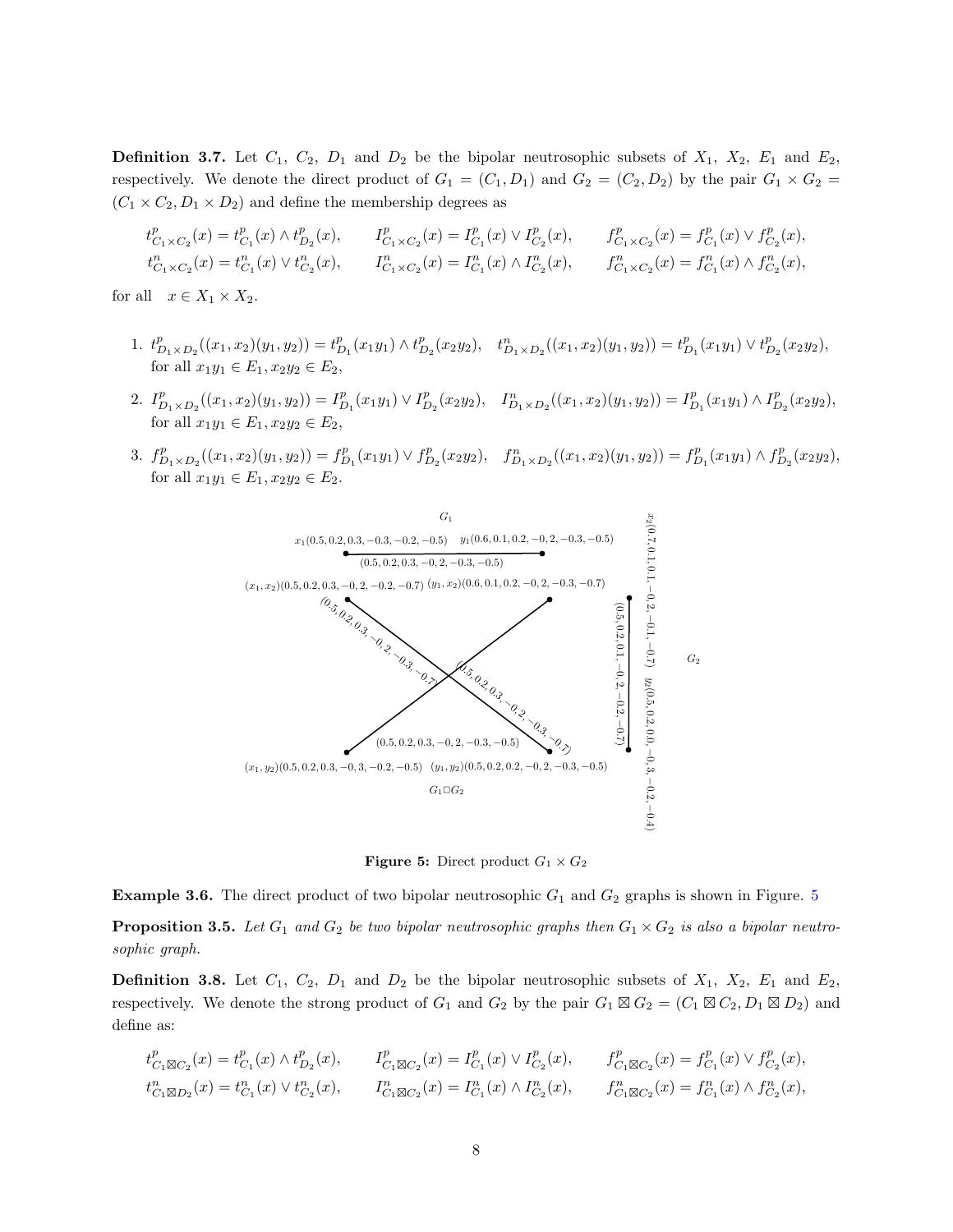for all  $x \in X_1 \times X_2$ .

- 1.  $t_{D_1\boxtimes D_2}^p((x_1,x_2)(x_1,y_2))=t_{C_1}^p(x_1)\wedge t_{D_2}^p(x_2y_2), \quad t_{D_1\boxtimes D_2}^n((x_1,x_2)(x_1,y_2))=t_{C_1}^p(x_1)\vee t_{D_2}^p(x_2y_2),$ for all  $x_1 \in X_1, x_2y_2 \in E_2$ ,
- 2.  $t_{D_1\boxtimes D_2}^p((x_1,x_2)(y_1,x_2))=t_{D_1}^p(x_1y_1)\wedge t_{C_2}^p(x_2),\quad t_{D_1\boxtimes D_2}^n((x_1,x_2)(y_1,x_2))=t_{D_1}^p(x_1y_1)\vee t_{C_2}^p(x_2),$ for all  $x_1y_1 \in E_1, x_2 \in X_2$ ,
- 3.  $t_{D_1\boxtimes D_2}^p((x_1,x_2)(y_1,y_2))=t_{D_1}^p(x_1y_1)\wedge t_{D_2}^p(x_2y_2), \quad t_{D_1\boxtimes D_2}^n((x_1,x_2)(y_1,y_2))=t_{D_1}^p(x_1y_1)\vee t_{D_2}^p(x_2y_2),$ for all  $x_1y_1 \in E_1, x_2y_2 \in E_2$ .
- 4.  $I_{D_1\boxtimes D_2}^p((x_1, x_2)(x_1, y_2)) = I_{C_1}^p(x_1) \vee I_{D_2}^p(x_2y_2), \quad I_{D_1\boxtimes D_2}^n((x_1, x_2)(x_1, y_2)) = I_{C_1}^p(x_1) \wedge I_{D_2}^p(x_2y_2),$ for all  $x_1 \in X_1, x_2y_2 \in E_2$ ,
- 5.  $I_{D_1\boxtimes D_2}^p((x_1,x_2)(y_1,x_2)) = I_{D_1}^p(x_1y_1) \vee I_{C_2}^p(x_2), \quad I_{D_1\boxtimes D_2}^n((x_1,x_2)(y_1,x_2)) = I_{D_1}^p(x_1y_1) \wedge I_{C_2}^p(x_2),$ for all  $x_1y_1 \in E_1, x_2 \in X_2$ ,
- 6.  $I_{D_1\boxtimes D_2}^p((x_1,x_2)(y_1,y_2)) = I_{D_1}^p(x_1y_1) \vee I_{D_2}^p(x_2y_2), \quad I_{D_1\boxtimes D_2}^n((x_1,x_2)(y_1,y_2)) = I_{D_1}^p(x_1y_1) \wedge I_{D_2}^p(x_2y_2),$ for all  $x_1y_1 \in E_1, x_2y_2 \in E_2$ ,
- 7.  $f_{D_1\boxtimes D_2}^p((x_1, x_2)(x_1, y_2)) = f_{C_1}^p(x_1) \vee f_{D_2}^p(x_2y_2), \quad f_{D_1\boxtimes D_2}^n((x_1, x_2)(x_1, y_2)) = f_{C_1}^p(x_1) \wedge f_{D_2}^p(x_2y_2),$ for all  $x_1 \in X_1, x_2y_2 \in E_2$ ,
- 8.  $f_{D_1\boxtimes D_2}^p((x_1,x_2)(y_1,x_2)) = f_{D_1}^p(x_1y_1) \vee f_{C_2}^p(x_2), \quad f_{D_1\boxtimes D_2}^n((x_1,x_2)(y_1,x_2)) = f_{D_1}^p(x_1y_1) \wedge f_{C_2}^p(x_2),$ for all  $x_1y_1 \in E_1, x_2 \in X_2$ ,
- <span id="page-8-0"></span>9.  $f_{D_1\boxtimes D_2}^p((x_1,x_2)(y_1,y_2)) = f_{D_1}^p(x_1y_1) \vee f_{D_2}^p(x_2y_2), \quad f_{D_1\boxtimes D_2}^n((x_1,x_2)(y_1,y_2)) = f_{D_1}^p(x_1y_1) \wedge f_{D_2}^p(x_2y_2),$ for all  $x_1y_1 \in E_1, x_2y_2 \in E_2$ .



**Figure 6:** Strong product of  $G_1$  and  $G_2$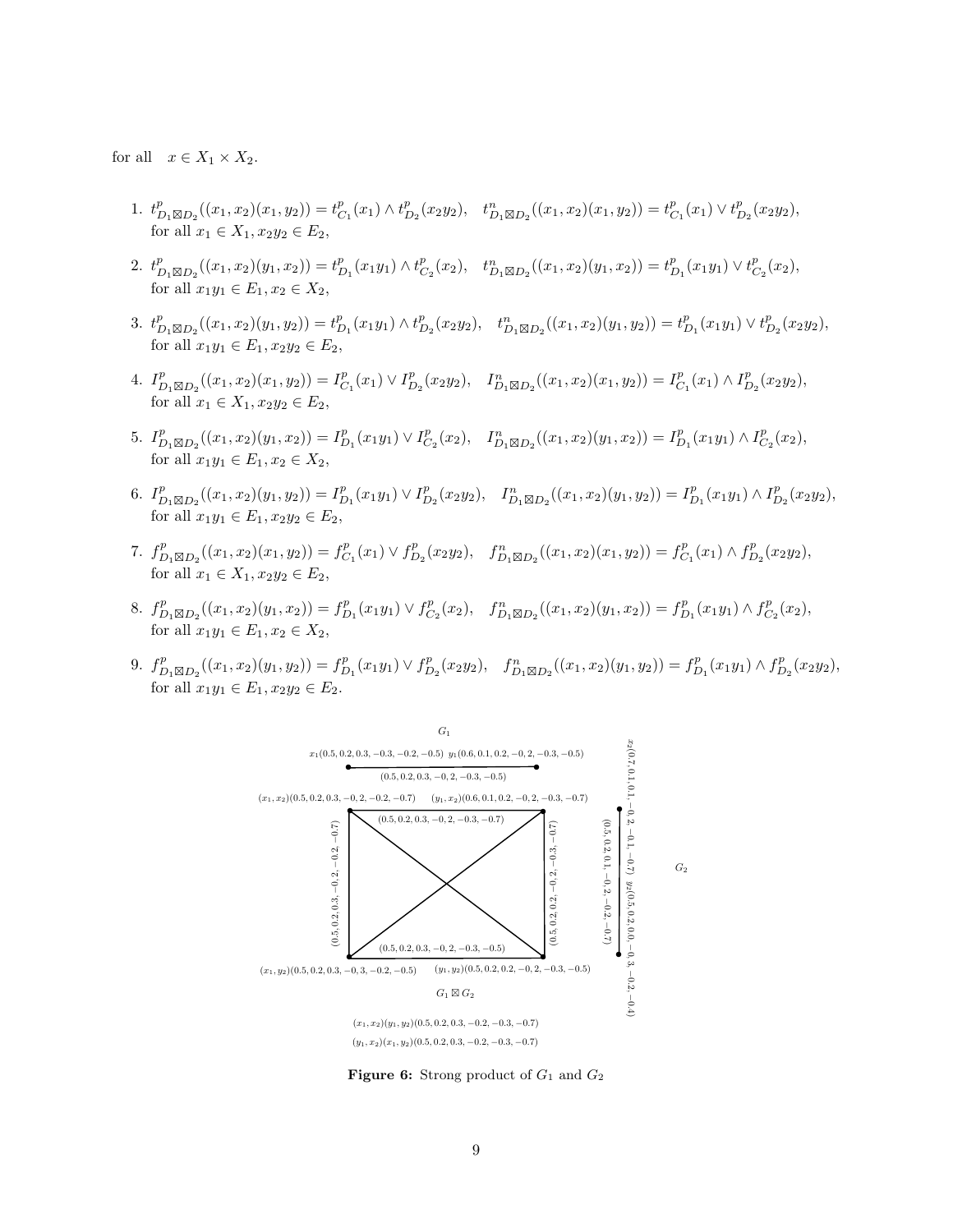**Example 3.7.** The strong product of two bipolar neutrosophic  $G_1$  and graphs  $G_2$  is shown in Fig[.6](#page-8-0)

Proposition 3.6. The strong product of any two bipolar neutrosophic graphs is a bipolar neutrosophic graph.

<span id="page-9-1"></span>**Definition 3.9.** The *complement* of a bipolar neutrosophic graph  $G = (C, D)$  is defined as a pair  $G<sup>c</sup> =$  $(C^c, D^c)$  such that, for all  $x \in X$  and  $xy \in E$ ,

$$
t_{C^c}^p(x) = t_C^p(x), \quad I_{C^c}^p(x) = I_C^p(x), \quad f_{C^c}^p(x) = f_C^p(x), \quad t_{C^c}^n(x) = t_C^n(x), \quad I_{C^c}^n(x) = I_C^n(x), \quad f_{C^c}^p(x) = f_C^p(x).
$$

<span id="page-9-0"></span> $t_{D^c}^p(xy) = t_C^p(x) \wedge t_C^p(y) - t_D^p(xy), \quad I_{D^c}^p(xy) = I_C^p(x) \vee I_C^p(y) - I_D^p(xy), \quad f_{D^c}^p(xy) = f_C^p(x) \vee f_C^p(y) - f_D^p(xy),$  $t_{D^c}^n(xy) = t_C^n(x) \vee t_C^n(y) - t_D^n(xy), \quad I_{D^c}^n(xy) = I_C^n(x) \wedge I_C^n(y) - I_D^n(xy), \quad f_{D^c}^n(xy) = f_C^n(x) \wedge f_C^n(y) - f_D^n(xy).$ 



Figure 7: Complement of G

**Example 3.8.** An example of complement of a bipolar neutrosophic  $G$  is shown in Fig[.7](#page-9-0)

*Remark* 3.1. A bipolar neutrosophic graph G is said to be *self complementary* if  $G = G<sup>c</sup>$ .

**Definition 3.10.** A bipolar neutrosophic graph  $G = (C, D)$  is known as *strong bipolar neutrosophic graph* if

$$
t_{D^c}^p(xy) = t_C^p(x) \wedge t_C^p(y), \quad I_{D^c}^p(xy) = I_C^p(x) \vee I_C^p(y), \quad f_{D^c}^p(xy) = f_C^p(x) \vee f_C^p(y),
$$
  
\n
$$
t_{D^c}^n(xy) = t_C^n(x) \vee t_C^n(y), \quad I_{D^c}^n(xy) = I_C^n(x) \wedge I_C^n(y), \quad f_{D^c}^n(xy) = f_C^n(x) \wedge f_C^n(y), \quad \text{for all} \quad xy \in E.
$$

**Theorem 3.1.** Let  $G_1$  and  $G_2$  be strong bipolar neutrosophic graphs then  $G_1 + G_2$ ,  $G_1 \square G_2$ ,  $G_1 \times G_2$  and  $G_1 \boxtimes G_2$  *are strong bipolar neutrosophic graphs.* 

**Theorem 3.2.** *If*  $G_1 \square G_2$ ,  $G_1 \times G_2$  *and*  $G_1 \boxtimes G_2$  *are strong bipolar neutrosophic graphs then*  $G_1$  *and*  $G_2$  *are also strong.*

**Definition 3.11.** A bipolar neutrosophic graph  $G = (C, D)$  is known as complete bipolar neutrosophic graph if

$$
t_{D^c}^p(xy) = t_C^p(x) \wedge t_C^p(y), \quad I_{D^c}^p(xy) = I_C^p(x) \vee I_C^p(y), \quad f_{D^c}^p(xy) = f_C^p(x) \vee f_C^p(y),
$$
  
\n
$$
t_{D^c}^n(xy) = t_C^n(x) \vee t_C^n(y), \quad I_{D^c}^n(xy) = I_C^n(x) \wedge I_C^n(y), \quad f_{D^c}^n(xy) = f_C^n(x) \wedge f_C^n(y), \quad \text{for all} \quad x, y \in X.
$$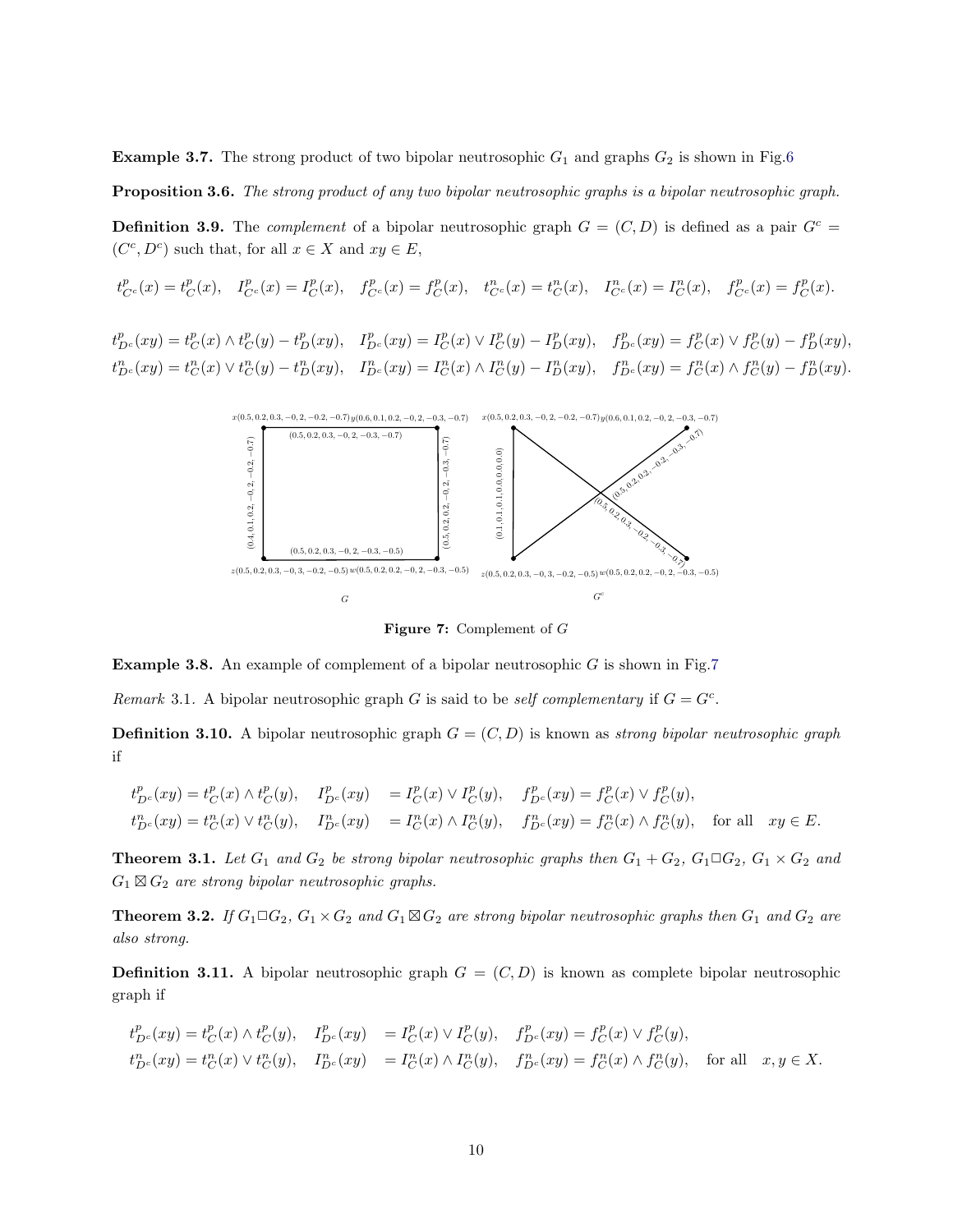Theorem 3.3. *Let* G *be a self complementary bipolar neutrosophic graph then*

$$
\sum_{x \neq y} t_D^p(xy) = \frac{1}{2} \sum_{x \neq y} t_C^p(x) \wedge t_C^p(y), \quad \sum_{x \neq y} I_D^p(xy) = \frac{1}{2} \sum_{x \neq y} I_C^p(x) \vee I_C^p(y), \quad \sum_{x \neq y} f_D^p(xy) = \frac{1}{2} \sum_{x \neq y} f_C^p(x) \vee f_C^p(y),
$$
\n
$$
\sum_{x \neq y} t_D^n(xy) = \frac{1}{2} \sum_{x \neq y} t_C^n(x) \wedge t_C^n(y), \quad \sum_{x \neq y} I_D^n(xy) = \frac{1}{2} \sum_{x \neq y} I_C^n(x) \vee I_C^n(y), \quad \sum_{x \neq y} f_D^n(xy) = \frac{1}{2} \sum_{x \neq y} f_C^n(x) \vee f_C^n(y).
$$

**Theorem 3.4.** *Let*  $G = (C, D)$  *be a bipolar neutrosophic graph such that for all*  $x, y \in X$ ,

$$
t_{D^c}^p(xy) = \frac{1}{2}(t_C^p(x) \wedge t_C^p(y)), \qquad I_{D^c}^p(xy) = \frac{1}{2}(I_C^p(x) \vee I_C^p(y)), \qquad f_{D^c}^p(xy) = \frac{1}{2}(f_C^p(x) \vee f_C^p(y)),
$$
  
\n
$$
t_{D^c}^n(xy) = \frac{1}{2}(t_C^n(x) \vee t_C^n(y)), \qquad I_{D^c}^n(xy) = \frac{1}{2}(I_C^n(x) \wedge I_C^n(y)), \qquad f_{D^c}^n(xy) = \frac{1}{2}(f_C^n(x) \wedge f_C^n(y)).
$$

*Then* G *is self complementary bipolar neutrosophic graph.*

*Proof.* Let  $G^c = (C^c, D^c)$  be the complement of bipolar neutrosophic graph  $G = (C, D)$ , then by definition. [3.9,](#page-9-1)

$$
t_{D^c}^p(xy) = t_C^p(x) \wedge t_C^p(y) - t_D^p(xy)
$$
  
\n
$$
t_{D^c}^p(xy) = t_C^p(x) \wedge t_C^p(y) - t_D^p(xy)
$$
  
\n
$$
t_{D^c}^p(xy) = t_C^p(x) \wedge t_C^p(y) - \frac{1}{2}(t_C^p(x) \wedge t_C^p(y))
$$
  
\n
$$
t_{D^c}^p(xy) = t_C^p(x) \wedge t_C^p(y) - \frac{1}{2}(t_C^p(x) \wedge t_C^p(y))
$$
  
\n
$$
t_{D^c}^p(xy) = \frac{1}{2}(t_C^p(x) \wedge t_C^p(y))
$$
  
\n
$$
t_{D^c}^p(xy) = t_D^p(xy)
$$
  
\n
$$
t_{D^c}^p(xy) = t_D^p(xy)
$$
  
\n
$$
t_{D^c}^p(xy) = t_D^p(xy)
$$
  
\n
$$
t_{D^c}^p(xy) = t_D^p(xy)
$$

Similarly, it can be proved that  $I_{D^c}^p(xy) = I_D^p(xy)$ ,  $I_{D^c}^n(xy) = I_D^n(xy)$ ,  $f_{D^c}^p(xy) = f_D^p(xy)$  and  $f_{D^c}^n(xy) =$  $f_D^n(xy)$ . Hence, G is self complementary.  $\Box$ 

**Definition 3.12.** The *degree* of a vertex x in a bipolar neutrosophic graph is denoted by  $deg(x)$  and defined by the 6−tuple as,

$$
deg(x) = (deg_t^p(x), \ deg_f^p(x), \ deg_f^p(x), \ deg_t^n(x), \ deg_f^n(x), \ deg_f^n(x)),
$$
  
=  $(\sum_{xy \in E} t_D^p(xy), \sum_{xy \in E} I_D^p(xy), \sum_{xy \in E} t_D^n(xy), \sum_{xy \in E} I_D^n(xy), \sum_{xy \in E} I_D^n(xy)).$ 

The term degree is also referred as *neighborhood degree*.

**Definition 3.13.** The closed neighborhood degree of a vertex  $x$  in a bipolar neutrosophic graph is denoted by  $deg[x]$  and defined as,

$$
deg[x] = (deg_t^p[x], deg_f^p[x], deg_f^p[x], deg_t^n[x], deg_f^n[x], deg_f^n[x],
$$
  
=  $(deg_t^p(x) + t_C^p(x), deg_f^p(x) + I_C^p(x), deg_f^p(x) + f_C^p(x), deg_t^n(x) + t_C^n(x), deg_f^n(x) + t_C^n(x),$   
 $deg_f^n(x) + f_C^p(x)).$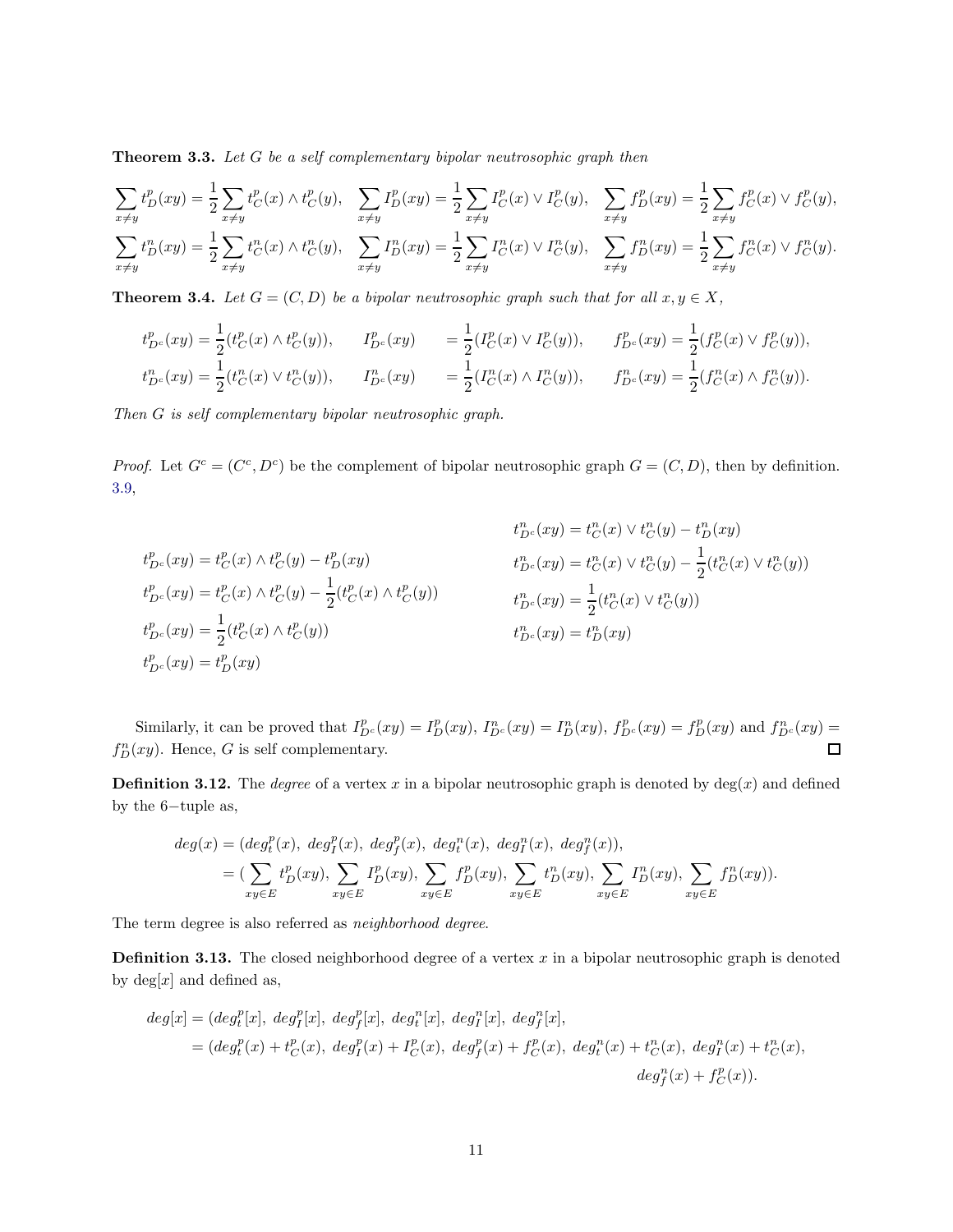Definition 3.14. A bipolar neutrosophic graph G is known as a *regular* bipolar neutrosophic graph if all vertices of G have same degree.

Definition 3.15. A bipolar neutrosophic graph G is known as a *totally regular* bipolar neutrosophic graph if all vertices of G have same closed neighborhood degree.

Theorem 3.5. *A complete bipolar neutrosophic graph is totally regular.*

**Theorem 3.6.** Let  $G = (C, D)$  be a bipolar neutrosohic graph then  $C = (t^p, I^p, f^p, t^n, I^n, f^n)$  is a constant *function if and only if the following statements are equivalent:*

- (1) G *is a regular bipolar neutrosophic graph,*
- (2) G *is totally regular bipolar neutrosophic graph.*

*Proof.* Assume that C is a constant function and for all  $x \in X$ ,

$$
t_C^p(x) = k_t
$$
,  $I_C^p(x) = k_I$ ,  $f_C^p(x) = k_f$ ,  $t_C^n(x) = k'_t$ ,  $I_C^n(x) = k'_I$ ,  $f_C^n(x) = k'_f$ 

where,  $k_t$ ,  $k_I$ ,  $k_f$ ,  $k'_t$ ,  $k'_I$ ,  $k'_f$  are constants.

 $(1) \Rightarrow (2)$  Suppose that G is a regular bipolar neutrosophic graph and deg $(x) = (p_t, p_I, p_f, n_t, n_I, n_f)$  for all  $x \in X$ .

Now consider,

 $\deg[x] = (\deg_t^p(x) + t_C^p(x), \deg_I^p(x) + I_C^p(x), \deg_f^p(x) + f_C^p(x), \deg_t^n(x) + t_C^n(x), \deg_I^n(x) + t_C^n(x), \deg_f^n(x) + t_C^n(x)$  $f_C^p(x) = (p_t + k_t, p_I + k_I, p_f + k_f, n_t + k_t$  $t_{t}^{'}, n_{I} + \dot{k}_{I}^{'}$  $\tilde{I}_{I}, n_{f} + \tilde{k}_{j}^{'}$  $f_f$  for all  $x \in X$ . Hence  $G$  is totally regular bipolar neutrosophic graph.

(2)  $\Rightarrow$  (1) Suppose that G is totally regular bipolar neutrosophic graph and for all  $x \in X$  deg[x] =  $(p'_t)$  $\boldsymbol{p}_i^{\prime}, \ \boldsymbol{p}_j^{\prime}$  $\boldsymbol{p}'_I, \ \boldsymbol{p}'_J$  $'_{f}, n'_{t}$  $\frac{1}{t}$ ,  $n_1$ <sup>'</sup>  $\frac{1}{I}$ ,  $n_j$  $\int_{f}$ .

 $(\deg_t^p(x) + k_t, \deg_t^p(x) + k_I, \deg_f^p(x) + k_f, \deg_t^n(x) + k_t'$  $t<sub>t</sub>, \deg_{I}^{n}(x) + k_{I}^{'}$  $\int_I', \deg_f^n(x) + k_j'$  $f'_{f}) = (p'_{t})$  $'_{t}, p'_{t}$  $'_{I}, p^{'}_{I}$  $\frac{1}{f}, \frac{n'_t}{f}$  $\frac{1}{t}$ ,  $n_1$  $\frac{1}{I}, n\frac{1}{I}$  $_{f}),$  $\deg_t^p(x), \deg_f^p(x), \deg_f^p(x), \deg_t^n(x), \deg_f^n(x), \deg_f^n(x)) + (k_t, k_I, k_f, k_t'$  $\boldsymbol{h}_{t}^{'}, \boldsymbol{k}_{t}^{'}$  $\boldsymbol{h}_I',\boldsymbol{k}_J'$  $f'_{f}) = (p'_{t})$  $'_{t}, p'_{t}$  $'_{I}, p^{'}_{I}$  $\frac{1}{f}, \frac{n'_t}{f}$  $\frac{1}{t}$ ,  $n_1$  $\frac{1}{I}, n\frac{1}{I}$  $_{f}),$  $(\deg_t^p(x), \deg_f^p(x), \deg_f^p(x), \deg_t^n(x), \deg_f^n(x), \deg_f^n(x)) = (p_t^{'} - k_t, p_I^{'} - k_I, p_f^{'} - k_f, n_t^{'} - k_t^{'}$  $n_1', n_1' - k_1'$  $j'$ ,  $n'_{f} - k'_{j}$  $_{f}),$ 

for all  $x \in X$ . Thus G is a regular bipolar neutrosophic graph. Conversely, assume that the conditions are equivalent. Let  $\deg(x) = (c_t, c_t, c_t, d_t, d_t, d_f)$  and  $\deg[x] =$  $(c_t^{'})$  $\epsilon_t', c_1'$  $\epsilon'_I, \; \epsilon'_j$  $f_f, d'_t, d'_I, d'_f$ .

Since by definition of closed neighborhood degree for all  $x \in X$ ,

$$
\deg[x] = \deg(x) + (t_C^p(x), I_C^p(x), f_C^p(x), t_C^n(x), I_C^n(x), f_C^p(x)),
$$

⇒  $(t_C^p(x), I_C^p(x), f_C^p(x), t_C^n(x), I_C^n(x), f_C^p(x)) = \deg[x] - \deg(x),$ 

 $\Rightarrow$   $(t_C^p(x), I_C^p(x), f_C^p(x), t_C^n(x), I_C^n(x), f_C^p(x)) = (c_t^{'} - c_t, c_I^{'} - c_I, c_f^{'} - c_f, d_t^{'} - d_t, d_I^{'} - d_I, d_f^{'} - d_f),$ 

for all  $x \in X$ . Hence  $C = (c_t - c_t, c_I - c_I, c_I' - c_I, d_t' - d_t, d_I' - d_I, d_f' - d_I)$ , a constant function which completes the proof.  $\Box$ 

Definition 3.16. A bipolar neutrosophic graph G is said to be *irregular* if at least two vertices have distinct degrees. If all vertices do not have same closed neighborhood degrees then G is known as *totally irregular* bipolar neutrosophic graph.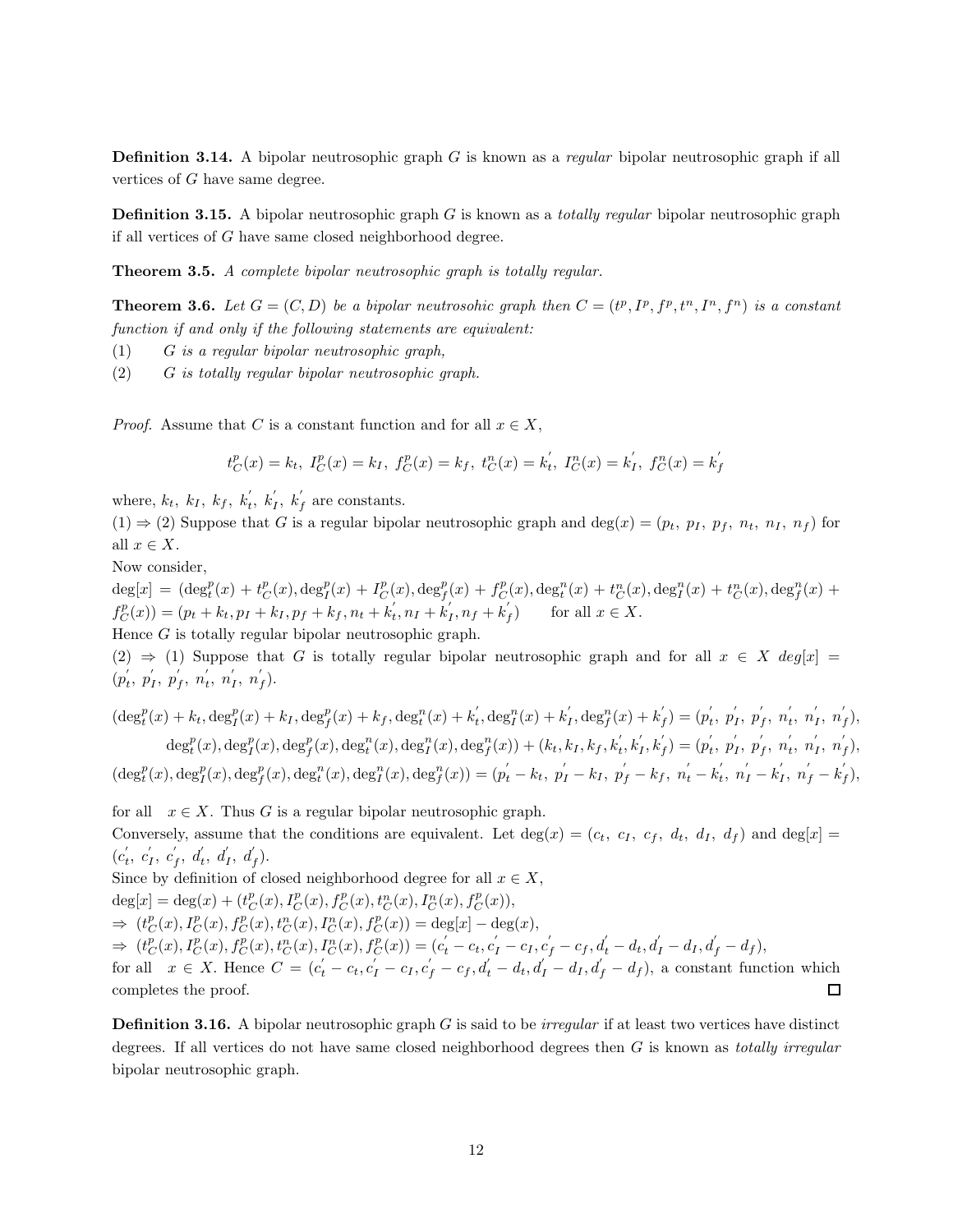**Theorem 3.7.** Let  $G = (C, D)$  be a bipolar neutrosophic graph and  $C = (t_C^p, I_C^p, t_C^p, t_C^n, t_C^n, f_C^n)$  be a constant *function then* G *is an irregular bipolar neutrophic graph if and only if* G *is a totally irregular bipolar neutrophic graph.*

*Proof.* Assume that G is an irregular bipolar neutrosophic graph then at least two vertices of G have distinct degrees. Let x and y be two vertices such that  $deg(x) = (r_1, r_2, r_3, s_1, s_2, s_3)$  and  $deg(y) = (r_1^{'})$  $r_{1}^{'}, r_{2}^{'}$  $\frac{r}{2}, r_3^{'}$  $'_{3}, s'_{1}$  $\frac{1}{1}, s_2^{'}$  $\frac{7}{2}, s_3'$  $_{3}^{\prime})$ where,  $r_i \neq r'_i$  $i_i$ , for some  $i = 1, 2, 3$ .

Since, C is a constant function let  $C = (k_1, k_2, k_3, l_1, l_2, l_3)$ . Therefore,

$$
\deg[x] = \deg(x) + (k_1, k_2, k_3, l_1, l_2, l_3)
$$
  
\n
$$
\deg[x] = (r_1 + k_1, r_2 + k_2, r_3 + k_3, s_1 + l_1, s_2 + l_2, s_3 + l_3)
$$
  
\nand 
$$
\deg[y] = (r_1^{'} + k_1, r_2^{'} + k_2, r_3^{'} + k_3, s_1^{'} + l_1, s_2^{'} + l_2, s_3^{'} + l_3).
$$

Clearly  $r_i + k_i \neq r'_i + k_i$ , for some  $i = 1, 2, 3$  therefore x and y have distinct closed neighborhood degrees. Hence  $G$  is a totally irregular bipolar neutrosophic graph.  $\Box$ 

The converse part is similar.

## 4 Domination in bipolar neutrosophic graph

**Definition 4.1.** Let  $G = (C, D)$  be a bipolar neutrosophic graph and x, y are two vertices in G then we say that x *dominates* y if

$$
t_D^p(xy) = t_C^p(x) \wedge t_C^p(y), \t I_D^p(xy) = I_C^p(x) \vee I_C^p(y), \t f_D^p(xy) = f_C^p(x) \vee f_C^p(y),
$$
  
\n
$$
t_D^n(xy) = t_C^n(x) \vee t_C^n(y), \t I_D^n(xy) = I_C^n(x) \wedge I_C^n(y), \t f_D^n(xy) = f_C^n(x) \wedge f_C^n(y).
$$

<span id="page-12-0"></span>A subset  $D' \subseteq X$  is called a *dominating set* if for each  $y \in X \setminus D'$  there exists  $x \in D'$  such that x dominates y. A dominating set D' is said to be minimal if for any  $x \in D'$ ,  $D' \setminus \{x\}$  is not a dominating set. The minimum cardinality among all minimal dominating sets is called a *domination number* of G, denoted by  $\lambda(G).$ 



Figure 8: Bipolar neutrosophic graph G.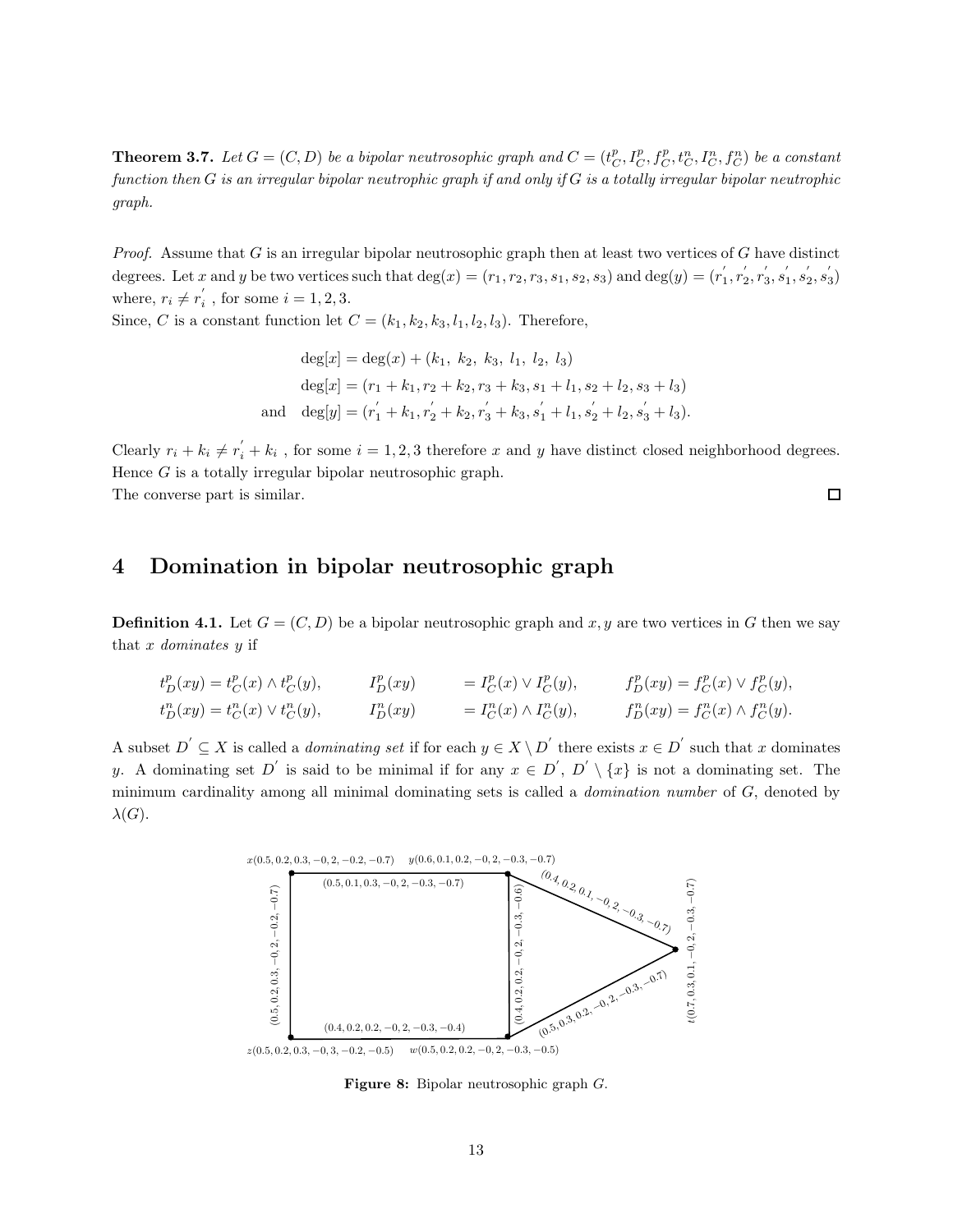**Example 4.1.** Consider a bipolar neutrosophic graph as shown in Fig[.8.](#page-12-0) The set  $\{x, w\}$  is a minimal dominating set and  $\lambda(G) = 2$ 

**Theorem 4.1.** Let  $G_1$  and  $G_2$  be two bipolar neutrosophic graphs with  $D_1^{'}$  and  $D_2^{'}$  as dominating sets then  $\lambda(G_1 \cup G_2) = \lambda(G_1) + \lambda(G_2) - |D'_1 \cap D'_2$  $\frac{1}{2}$ .

*Proof.* Since  $D'_1$  and  $D'_2$  are dominating sets of  $G_1$  and  $G_2$ ,  $D'_1 \cup D'_2$ <sub>2</sub> is a dominating set of  $G_1 \cup G_2$ . Therefore,  $\lambda(G_1\cup G_2)\leq |D_1^{'}\cup D_2^{'}$  $\sum_{2}^{\prime}$ . It only remains to show that  $D_{1}^{'} \cup D_{2}^{'}$  $\mathbf{z}_2$  is the minimum dominating set. On contrary, assume that  $D' = D'_1 \cup D'_2 \setminus \{x\}$  is a minimum dominating set of  $G_1 \cup G_2$ . There are two cases,

Case 1. If  $x \in D'_1$  $y'_1$  and  $x \notin D'_2$  $y_2'$ , then  $D_1'$  $\binom{1}{1}\left\{x\right\}$  is not a dominating set of  $G_1$  which implies that  $D_1^{'} \cup D_2^{'}$  $\frac{1}{2}\setminus\{x\} =$  $D^{'}$  is not a dominating set of  $G_1 \cup G_2$ . A contradiction, hence  $D_1^{'} \cup D_2^{'}$ 2 is a minimum dominating set and

$$
\lambda(G_1 \cup G_2) = |D'_1 \cup D'_2|,
$$
  
\n
$$
\lambda(G_1 \cup G_2) = \lambda(G_1) + \lambda(G_2) - |D'_1 \cap D'_2|.
$$

Case 2. If  $x \in D_2'$  $y'_2$  and  $x \notin D'_1$ 1 , same contradiction can be obtained.

**Theorem 4.2.** Let  $G_1$  and  $G_2$  be two bipolar neutrosophic graphs with  $X_1 \cap X_2 \neq \emptyset$  then,

$$
\lambda(G_1 + G_2) = \min\{\lambda(G_1), \lambda(G_1), 2\}.
$$

*Proof.* Let  $x_1 \in X_1$  and  $x_2 \in X_2$ , sine of  $G_1 + G_2$  is a bipolar neutrosophic graph, we have

$$
\begin{array}{llll} t^p_{D_1+D_2}(x_1x_2)=t^p_{C_1+C_2}(x_1)\wedge t^p_{C_1+C_2}(x_2), & t^n_{D_1+D_2}(x_1x_2) & =t^n_{C_1+C_2}(x_1)\vee t^n_{C_1+C_2}(x_2) \\ I^p_{D_1+D_2}(x_1x_2)=I^p_{C_1+C_2}(x_1)\vee I^p_{C_1+C_2}(x_2), & I^p_{D_1+D_2}(x_1x_2) & =I^p_{C_1+C_2}(x_1)\wedge I^p_{C_1+C_2}(x_2) \\ f^p_{D_1+D_2}(x_1x_2)=f^p_{C_1+C_2}(x_1)\vee f^p_{C_1+C_2}(x_2), & f^p_{D_1+D_2}(x_1x_2) & =f^p_{C_1+C_2}(x_1)\wedge f^p_{C_1+C_2}(x_2). \end{array}
$$

Hence any vertex of  $G_1$  dominates all vertices of  $G_2$  and similarly any vertex of  $G_2$  dominates all vertices of  $G_1$ . So,  $\{x_1, x_2\}$  is a dominating set of  $G_1 + G_2$ . Let D be a minimum dominating set of  $G_1 + G_2$ , then D is one of the following forms:

- 1.  $D = D_1$  where,  $\lambda(G_1) = |D_1|$ ,
- 2.  $D = D_2$  where,  $\lambda(G_2) = |D_2|$ ,
- 3.  $D = \{x_1, x_2\}$  where,  $x_1 \in V_1$  and  $x_2 \in V_2$ .  $\{x_1\}$  and  $\{x_2\}$  are not dominating sets of  $G_1$  or  $G_2$ , respectively.

Hence,

$$
\lambda(G_1 + G_2) = \min\{\lambda(G_1), \lambda(G_1), 2\}.
$$

**Theorem 4.3.** Let  $G_1 = (C_1, D_1)$  and  $G_2 = (C_2, D_2)$  be two bipolar neutrosophic graphs. If for  $x_1 \in V_1$ ,  $C_1(x_1) > 0$  where,  $0 = (0, 0, 0, 0, 0, 0)$ , and  $x_2$  dominates  $y_2$  in  $G_2$  then  $(x_1, y_1)$  dominates  $(x_1, y_2)$  in  $G_1 \square G_2$ .

口

 $\Box$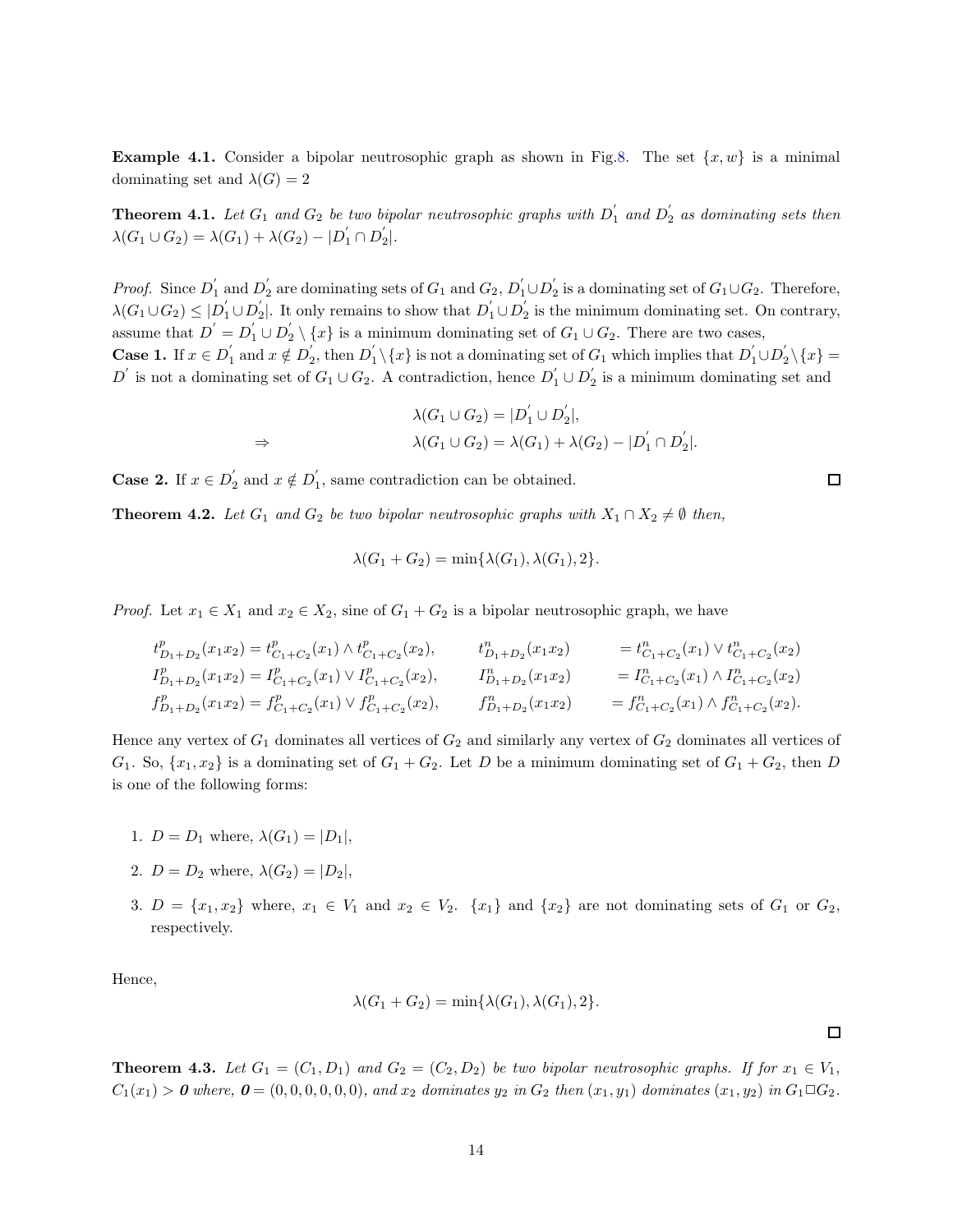*Proof.* Since  $x_2$  dominates  $y_2$  therefore,

$$
t_{D_2}^p(x_2y_2) = t_{C_2}^p(x_2) \wedge t_{C_2}^p(y_2), \quad I_{D_2}^p(x_2y_2) = I_{C_2}^p(x_2) \vee I_{C_2}^p(y_2), \quad f_{D_2}^p(x_2y_2) = f_{C_2}^p(x_2) \vee f_{C_2}^p(y_2),
$$
  
\n
$$
t_{D_2}^n(x_2y_2) = t_{C_2}^n(x_2) \vee t_{C_2}^n(y_2), \quad I_{D_2}^n(x_2y_2) = I_{C_2}^n(x_2) \wedge I_{C_2}^n(y_2), \quad f_{D_2}^n(x_2y_2) = f_{C_2}^n(x_2) \wedge f_{C_2}^n(y_2).
$$

For  $x_1 \in X_1$ , take  $(x_1, y_2) \in X_1 \times X_2$ . By definition [3.6,](#page-5-1)

$$
t_{D_1 \square D_2}^p((x_1, x_2)(x_1, y_2)) = t_{C_1}^p(x_1) \wedge t_{D_2}^p(x_2y_2),
$$
  
\n
$$
= t_{C_1}^p(x_1) \wedge \{t_{C_2}^p(x_2) \wedge t_{C_2}^p(y_2)\},
$$
  
\n
$$
= \{t_{C_1}^p(x_1) \wedge t_{C_2}^p(x_2)\} \wedge \{t_{C_1}^p(x_1) \wedge t_{C_2}^p(y_2)\},
$$
  
\n
$$
= t_{C_1 \square C_2}^p(x_1, x_2) \wedge t_{C_1 \square C_2}^p(x_1, y_2).
$$

$$
t_{D_1 \square D_2}^n((x_1, x_2)(x_1, y_2)) = t_{C_1}^n(x_1) \vee t_{D_2}^n(x_2y_2),
$$
  
\n
$$
= t_{C_1}^n(x_1) \vee \{t_{C_2}^n(x_2) \vee t_{C_2}^n(y_2)\},
$$
  
\n
$$
= \{t_{C_1}^n(x_1) \vee t_{C_2}^n(x_2)\} \vee \{t_{C_1}^n(x_1) \vee t_{C_2}^n(y_2)\},
$$
  
\n
$$
= t_{C_1 \square C_2}^n(x_1, x_2) \vee t_{C_1 \square C_2}^n(x_1, y_2).
$$

Similarly, it can be proved that

$$
\begin{aligned} I^p_{D_1\Box D_2}((x_1,x_2)(x_1,y_2))&=I^p_{C_1\Box C_2}(x_1,x_2)\vee I^p_{C_1\Box C_2}(x_1,y_2),\\ I^n_{D_1\Box D_2}((x_1,x_2)(x_1,y_2))&=I^n_{C_1\Box C_2}(x_1,x_2)\wedge I^n_{C_1\Box C_2}(x_1,y_2),\\ f^p_{D_1\Box D_2}((x_1,x_2)(x_1,y_2))&=f^p_{C_1\Box C_2}(x_1,x_2)\vee f^p_{C_1\Box C_2}(x_1,y_2),\\ f^n_{D_1\Box D_2}((x_1,x_2)(x_1,y_2))&=f^n_{C_1\Box C_2}(x_1,x_2)\wedge f^n_{C_1\Box C_2}(x_1,y_2). \end{aligned}
$$

Hence  $(x_1, x_2)$  dominates  $(x_1, y_2)$  and the proof is complete.

<span id="page-14-1"></span>**Proposition 4.1.** *Let*  $G_1$  *and*  $G_2$  *be two bipolar neutrosophic graphs. If for*  $y_2 \in X_2$ ,  $C_2(y_2) > 0$  *where,*  $0 = (0, 0, 0, 0, 0, 0)$ *, and*  $x_1$  *dominates*  $y_1$  *in*  $G_1$  *then*  $(x_1, y_2)$  *dominates*  $(y_1, y_2)$  *in*  $G_1 \square G_2$ *.* 

**Theorem 4.4.** Let  $D_1'$  and  $D_2'$  $S_2$  be the minimal dominating sets of  $G_1 = (C_1, D_1)$  and  $G_2 = (C_2, D_2)$ , *respectively.* Then  $D'_1 \times X_2$  and  $X_1 \times D'_2$  are dominating sets of  $G_1 \square G_2$  and

<span id="page-14-0"></span>
$$
\lambda(G_1 \square G_2) \le |D_1' \times X_2| \wedge |X_1 \times D_2'|.\tag{4.1}
$$

*Proof.* To prove inequality [4.1,](#page-14-0) we need to show that  $D'_1 \times X_2$  and  $X_1 \times D'_2$  are dominating sets of  $G_1 \square G_2$ . Let  $(y_1, y_2) \notin D_1' \times X_2$  then,  $y_1 \notin D_1'$  $j_1'$ . Since  $D_1'$  $y_1$  is a dominating set of  $G_1$ , there exists  $x_1 \in D_1'$  $i_1$  that dominates  $y_1$ . By theorem [4.1,](#page-14-1)  $(x_1, y_2)$  dominates  $(y_1, y_2)$  in  $G_1 \square G_2$ . Since  $(y_1, y_2)$  was taken to be arbitrary therefore,  $D'_1 \times X_2$  is a dominating set of  $G_1 \square G_2$ . Similarly,  $X_1 \times D'_2$  $\frac{1}{2}$  is a dominating set if  $G_1 \square G_2$ . Hence the proof.  $\Box$ 

**Theorem 4.5.** Let  $D'_1$  and  $D'_2$  $G_2$  be the dominating sets of  $G_1 = (C_1, D_1)$  and  $G_2 = (C_2, D_2)$ , respectively. *Then*  $D'_1 \times D'_2$  $G_2$  is a dominating set of the direct product  $G_1 \times G_2$  and

$$
\lambda(G_1 \times G_2) = |D_1' \times D_2'|.\tag{4.2}
$$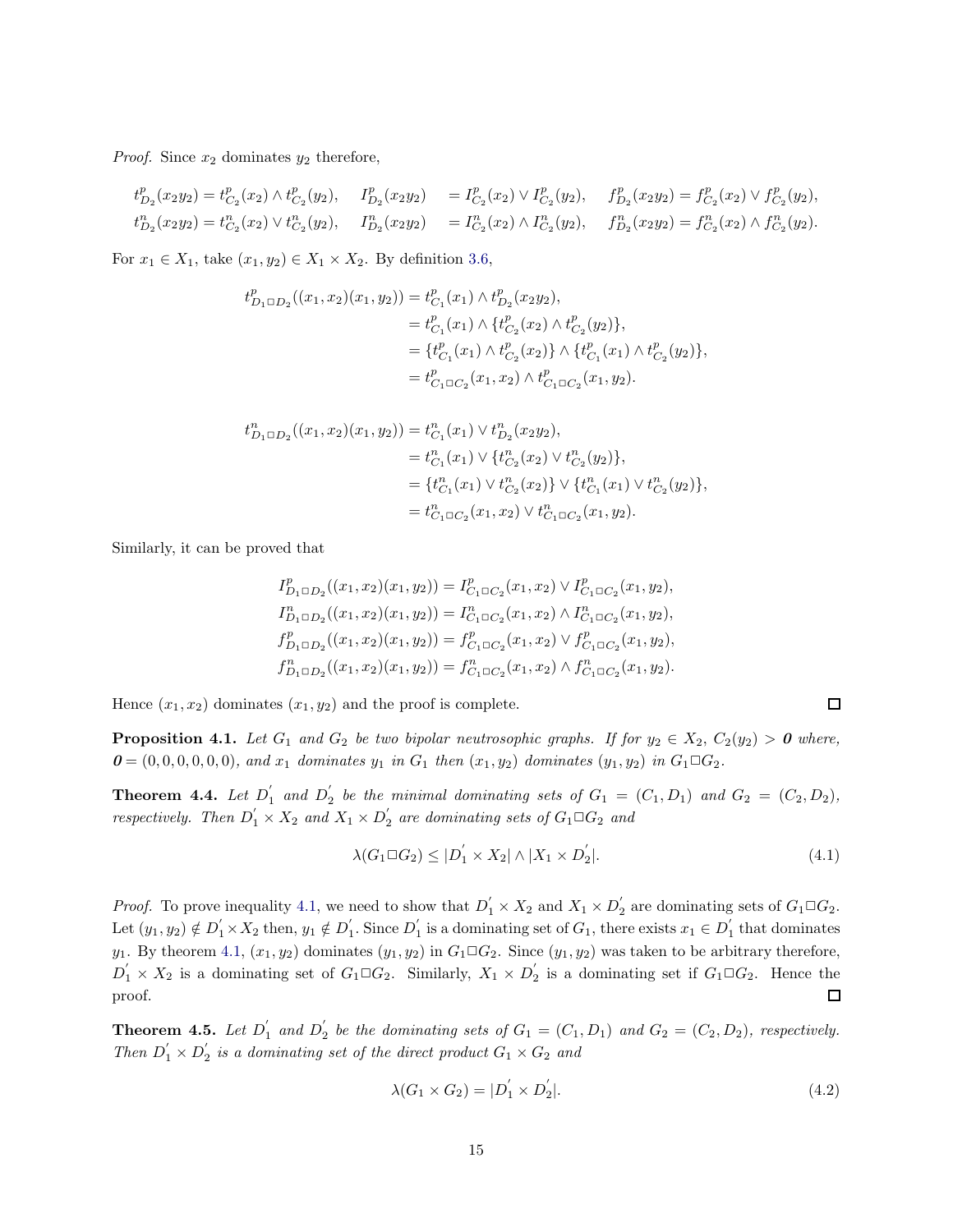*Proof.* Let  $(y_1, y_2) \in X_1 \times X_2 \setminus D'_1 \times D'_2$  $y'_2$  then  $y_1 \in X_1 \setminus D'_1$  $y_1'$  and  $y_2 \in X_2 \setminus D_2'$  $\sum_{2}^{\prime}$ . Since,  $D_1^{\prime}$  $'_{1}$  and  $D'_{2}$  $\frac{1}{2}$  are dominating sets there exist  $x_1 \in D_1'$  and  $x_2 \in D_2'$ <sub>2</sub> such that  $x_1$  dominates  $y_1$  and  $x_2$  dominates  $y_2$ . Consider,

$$
\begin{aligned} t^p_{D_1\times D_2}((x_1,x_2)(y_1,y_2))&=t^p_{D_1}(x_1y_1)\wedge t^p_{D_2}(x_2y_2),\\&=\{t^p_{C_1}(x_1)\wedge t^p_{C_1}(y_1)\}\wedge\{t^p_{C_2}(x_2)\wedge t^p_{C_2}(y_2)\},\\&=\{t^p_{C_1}(x_1)\wedge t^p_{C_2}(x_2)\}\wedge\{t^p_{C_1}(y_1)\wedge t^p_{C_2}(y_2)\},\\&=t^p_{C_1\times C_2}(x_1,x_2)\wedge t^p_{C_1\times C_2}(y_1,y_2). \end{aligned}
$$

It shows that  $(x_1, x_2)$  dominates  $(y_1, y_2)$ . Since  $(x_1, x_2)$  was taken to be arbitrary therefore, every element of  $X_1 \times X_2 \setminus D_1^{'} \times D_2^{'}$  $y_2^{'}$  is dominated by some element of  $D_1^{'} \times D_2^{'}$ 2. It only remains to show that  $D'_1 \times D'_2$  $\frac{1}{2}$  is a minimal dominating set. On contrary assume that  $|D'| = D'_1 \times D'_2$  $\{z_2 \setminus \{(z_1, z_2)\}\$ is a minimal dominating set of  $G_1 \times G_2$  such that  $|D'| < |D'_1 \times D'_2$  $2_2$ . Let  $(z_1, z_2) \in D'_1 \times D'_2$  $y'_2$  such that  $(z_1, z_2) \notin D'$  i.e.,  $z_1 \in D'_1$ G<sub>2</sub> such that  $|D| \le |D_1 \times D_2|$ . Let  $(z_1, z_2) \in D_1 \times D_2$  such that  $(z_1, z_2) \notin D$  i.e.,  $z_1 \in D_1$ and  $z_2 \in D_2$  then there exist  $z_1 \in X_1 \setminus D_1$  and  $z_2 \in X_2 \setminus D_2$  which are only dominated by  $z_1$  and  $z_2$ , respectively. Hence no element other than  $(z_1, z_2)$  dominates  $(z_1)$ <sup>'</sup>  $\frac{1}{1}, z_2^{'}$  $\binom{1}{2}$  so  $(z_1, z_2) \in D'$ . A contradiction, thus  $\lambda(G_1 \times G_2) = |D_1 \times D_2|.$  $\Box$ 

Corollary 4.1. Let  $G_1$  and  $G_2$  be two bipolar neutrosophic graphs. If  $x_1$  dominates  $y_1$  in  $G_1$  and  $x_2$ *dominates*  $y_2$  *in*  $G_2$  *then*  $(x_1, y_1)$  *dominates*  $(x_2, y_2)$  *in*  $G_1 \times G_2$ *.* 

Definition 4.2. Two vertices x and y in a bipolar neutrosophic graph are said to be *independent* if

<span id="page-15-0"></span>
$$
t_D^p(xy) < t_C^p(x) \land t_C^p(y), \qquad \quad I_D^p(xy) \qquad < I_C^p(x) \lor I_C^p(y), \qquad \quad f_D^p(xy) < f_C^p(x) \lor f_C^p(y),
$$
\n
$$
t_D^n(xy) > t_C^n(x) \lor t_C^n(y), \qquad \quad I_D^n(xy) \qquad > I_C^n(x) \land I_C^n(y), \qquad \quad f_D^n(xy) > f_C^n(x) \land f_C^n(y). \tag{4.3}
$$

A subset N of X is said to *bipolar neutrosophic independent set* if for all  $x, y \in N$  equations [4.3](#page-15-0) are satisfied. A bipolar neutrosophic independent set is said to be *maximal* if for every  $z \in X \setminus N$ ,  $N \cup \{z\}$  is not a bipolar neutrosophic independent set. The maximal cardinality among all maximal independent sets is called *bipolar neutrosophic independent number.* It is denoted by  $\alpha(G)$ .

**Theorem 4.6.** Let  $G_1$  and  $G_2$  be two bipolar neutrosophic graphs of the graphs  $G_1^* = (X_1, E_1)$  and  $G_2^* =$  $(X_2, E_2)$  *such that*  $X_1 \cap X_2 = \emptyset$  *then*  $\alpha(G_1 \cup G_2) = \alpha(G_1) + \alpha(G_2)$ .

*Proof.* Let  $N_1$  and  $N_2$  be maximal bipolar neutrosophic independent sets of  $G_1$  and  $G_2$ . Since  $N_1 \cap N_2 = \emptyset$ therefore,  $N_1 \cup N_2$  is a maximal independent set of  $G_1 \cup G_2$ . Hence  $\alpha(G_1 \cup G_2) = \alpha(G_1) + \alpha(G_2)$ .  $\Box$ 

**Theorem 4.7.** Let  $G_1$  and  $G_2$  be two bipolar neutrosophic graphs then  $\alpha(G_1 + G_2) = \alpha(G_1) \vee \alpha(G_2)$ .

*Proof.* Let  $N_1$  and  $N_2$  be maximal bipolar neutrosophic independent sets. Since every vertex of  $G_1$  dominates every vertex of  $G_2$  in  $G_1 + G_1$  Hence, maximal bipolar neutrosophic independent set of  $G_1 + G_2$  is either  $N_1$ or  $N_2$ . Thus,  $\alpha(G_1+G_2)=\alpha(G_1)\vee \alpha(G_2)$ . 口

**Theorem 4.8.** Let  $N_1$  and  $N_2$  be the maximal bipolar neutrosophic independent sets of  $G_1$  and  $G_2$ , respec*tively and*  $X_1 \cap X_2 = \emptyset$ . Then  $\alpha(G_1 \square G_2) = |N_1 \times N_2| + |N|$  *where,*  $N = \{(x_i, y_i) : x_i \in X_1 \setminus N_1, y_i \in X_2\}$  $X_2 \setminus N_2, x_i x_{i+1} \in E_1, y_i y_{i+1} \in E_2, i = 1, 2, 3, \cdots$ .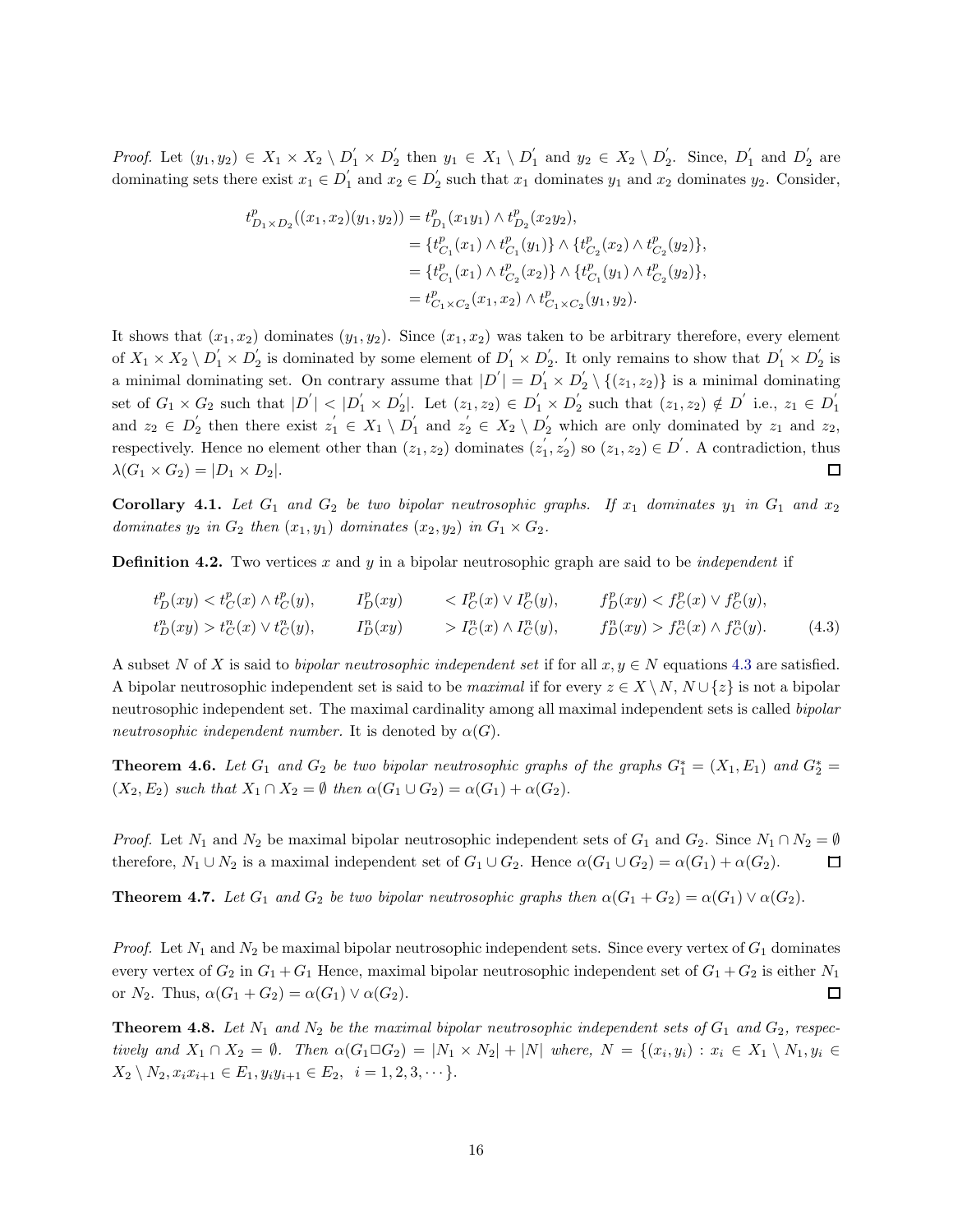*Proof.*  $N_1$  and  $N_2$  are maximal independent sets of  $G_1$  and  $G_2$ , respectively. Clearly,  $N_1 \times N_2$  is an independent set of  $G_1 \square G_2$  since no vertex of  $N_1 \times N_2$  dominates any other vertex of  $N_1 \times N_2$ .

Consider the set of vertices  $N = \{(x_i, y_i) : x_i \in X_1 \setminus N_1, y_i \in X_2 \setminus N_2, x_i x_{i+1} \in E_1, y_i y_{i+1} \in E_2\}$ . It can be seen that no vertex  $(x_i, y_i) \in N$  for each  $i = 1, 2, 3, \cdots$  dominates  $(x_{i+1}, y_{i+1}) \in N$  for each  $i = 1, 2, 3, \cdots$ . Hence  $N^{'} = (N_1 \times N_2) \cup N$  is an independent set of  $G_1 \square G_2$ .

Assume that  $S = N' \cup \{(x_i, y_j)\}\)$ , for some  $i \neq j$ ,  $x_i \in X_1 \setminus N_1$  and  $y_j \in X_2 \setminus N_2$ , is a maximal independent set. Without loss of generality, assume that  $j=i+1$  then  $(x_i, y_j)$  is dominated by  $(x_i, y_i)$ . A contradiction, hence N' is a maximal independent set and  $\alpha(G_1 \square G_2) = |N'| = |N_1 \times N_2| + |N|$  $\Box$ 

**Theorem 4.9.** Let  $D_1$  and  $D_2$  be two minimal dominating sets of  $G_1$  and  $G_2$ , respectively. Then  $X_1 \times$  $X_2 \setminus D_1 \times D_2$  *is a maximal independent set of*  $G_1 \times G_2$  *and*  $\alpha(G_1 \times G_2) = n_1 n_2 - \lambda(G_1 \times G_2)$  *where,*  $n_1$  *and*  $n_2$  *are the number of vertices in*  $G_1$  *and*  $G_2$ *.* 

The proof is obvious.

<span id="page-16-0"></span>**Theorem 4.10.** A bipolar neutrosophic independent set of a bipolar neutrosophic graph  $G = (C, D)$  is *maximal if and only if it is independent and dominating.*

*Proof.* Let N be a maximal independent set of G, then for every  $x \in X \setminus N$ ,  $N \cup \{x\}$  is not an independent set. For every vertex  $x \in X \setminus N$ , there exists some  $y \in N$  such that

$$
t_D^p(xy) = t_C^p(x) \wedge t_C^p(y), \t I_D^p(xy) = I_C^p(x) \vee I_C^p(y), \t f_D^p(xy) = f_C^p(x) \vee f_C^p(y),
$$
  
\n
$$
t_D^n(xy) = t_C^n(x) \vee t_C^n(y), \t I_D^n(xy) = I_C^n(x) \wedge I_C^n(y), \t f_D^n(xy) = f_C^n(x) \wedge f_C^n(y).
$$

Thus  $\gamma$  dominates  $x$  and hence  $N$  is both independent and dominating set.

Conversely, assume that  $D$  is both independent and dominating set but not maximal independent set, so there exists a vertex  $x \in X \setminus N$  such that  $N \cup \{x\}$  is an independent set i.e., no vertex in N dominates x, a contradiction to the fact that  $N$  is a dominating set. Hence  $N$  is maximal.  $\Box$ 

Theorem 4.11. *Every maximal independent set in a bipolar neutrosophic set is a minimal dominating set.*

*Proof.* Let N be a maximal independent set in a bipolar neutrosophic graph then by theorem [4.10,](#page-16-0) N is a dominating set. Suppose N is not a minimal dominating set, there exists at least one  $y \in N$  for which  $N \setminus \{y\}$  is a dominating set. But if  $N \setminus \{y\}$  dominates  $X \setminus \{N \setminus \{y\} \}$ , then at least one vertex in  $N \setminus \{y\}$ dominates y. A contradiction to the fact that  $N$  is a bipolar neutrosophic independent set of  $G$ . Hence  $N$ is a minimal dominating set.  $\Box$ 

#### 5 Applications

In this section, we present a method for the identification of risk in decision support systems. The method is explained by an example for prevention of accidental hazards in chemical industry. The application of domination in bipolar neutrosophic graphs is given for the construction of transmission stations.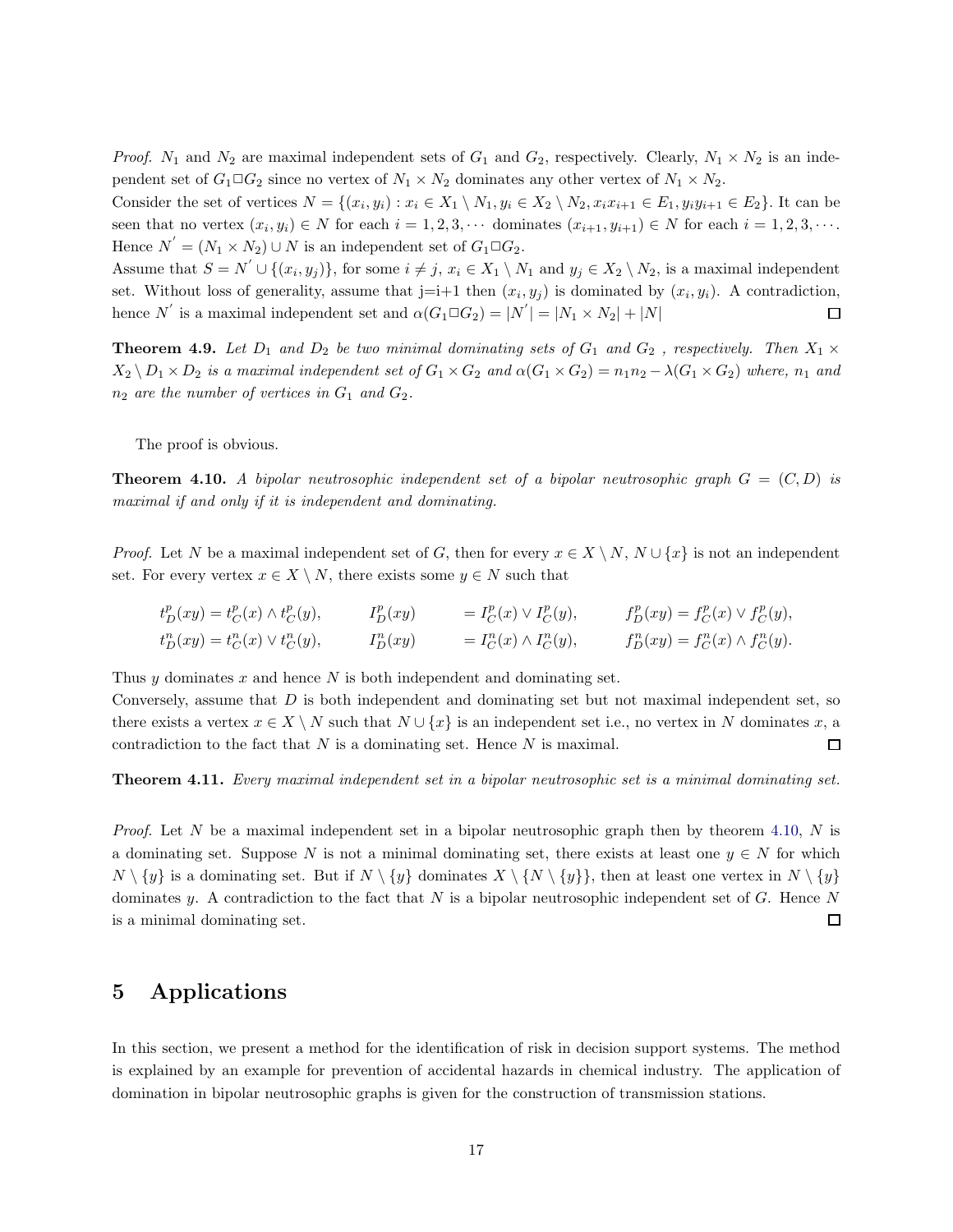#### (1) An outranking approach for safety analysis using bipolar neutrosophic sets

The proposed methodology can be implemented in various fields in different ways e.g., multi-criteria decision making problems with bipolar neutrosophic information. However, our main focus is the identification of risk assessments in industry which is described in the following steps.

The bipolar neutrosophic information consists of a group of risks\alternatives  $R = \{r_1, r_2, \dots, r_n\}$  evaluated on the basis of criteria  $C = \{c_1, c_2, \dots, c_m\}$ . Here  $r_i$ ,  $i = 1, 2, \dots, n$  is the possibility for the criteria  $c_k, k = 1, 2, \dots, m$  and  $r_{ik}$  are in the form of bipolar neutrosophic values. This method is suitable if we have a small set of data and experts are able to evaluate the data in the form of bipolar neutrosophic information. Take the values of  $r_{ik}$  as  $r_{ik} = (t_{ik}^p, I_{ik}^p, f_{ik}^p, t_{ik}^n, I_{ik}^n, f_{ik}^n)$ .

Step 1. Construct the table of the given data.

Step 2. Determine the average values using the following bipolar neutrosophic average operator,

<span id="page-17-1"></span>
$$
A_i = \frac{1}{n} \left( \sum_{j=1}^m t_{ij}^p - \prod_{j=1}^m t_{ij}^p, \prod_{j=1}^m I_{ij}^p, \prod_{j=1}^m f_{ij}^p, \prod_{j=1}^m t_{ij}^n, \sum_{j=1}^m I_{ij}^n - \prod_{j=1}^m I_{ij}^n, \sum_{j=1}^m f_{ij}^n - \prod_{j=1}^m f_{ij}^n \right),
$$
(5.1)

for each  $i = 1, 2, \cdots, n$ .

Step 3. Construct the weighted average matrix.

Choose the weight vector  $\mathbf{w} = (w_1, w_2, \dots, w_n)$ . According to the weights for each alternative, the weighted average table can be calculated by multiplying each average value with the corresponding weight as:

$$
\beta_i = A_i w_i, \qquad i = 1, 2, \cdots, n.
$$

**Step 4.** Calculate the normalized value for each alternative\risk  $\beta_i$  using the formula,

<span id="page-17-2"></span>
$$
\alpha_i = \sqrt{(t_i^p)^2 + (I_i^p)^2 + (f_i^p)^2 + (1 - t_i^n)^2 + (-1 + I_i^n)^2 + (-1 + f_i^n)^2},\tag{5.2}
$$

for each  $i = 1, 2, \dots, n$ . The resulting table indicate the preference ordering of the alternatives\risks. The alternative $\text{risk}$  with maximum  $\alpha_i$  value is most dangerous or more preferable.

Example 5.1. Chemical industry is a very important part of human society. These industries contain large amount of organic and inorganic chemicals and materials. Many chemical products have a high risk of fire due to flammable materials, large explosions and oxygen deficiency etc. These accidents can cause the death of employs, damages to building, destruction of machines and transports, economical losses etc. Therefore, it is very important to prevent these accidental losses by identifying the major risks of fire, explosions and oxygen deficiency.

<span id="page-17-0"></span>A manager of a chemical industry Y wants to prevent such types of accidents that caused the major loss to company in the past. He collected data from witness reports, investigation teams and near by chemical industries and found that the major causes could be the chemical reactions, oxidizing materials, formation of toxic substances, electric hazards, oil spill, hydrocarbon gas leakage and energy systems. The witness reports, investigation teams and industries have different opinions. There is a bipolarity in people's thinking and judgement. The data can be considered as bipolar neutrosophic information. The bipolar neutrosophic information about company Y old accidents is given in Table [1:](#page-17-0)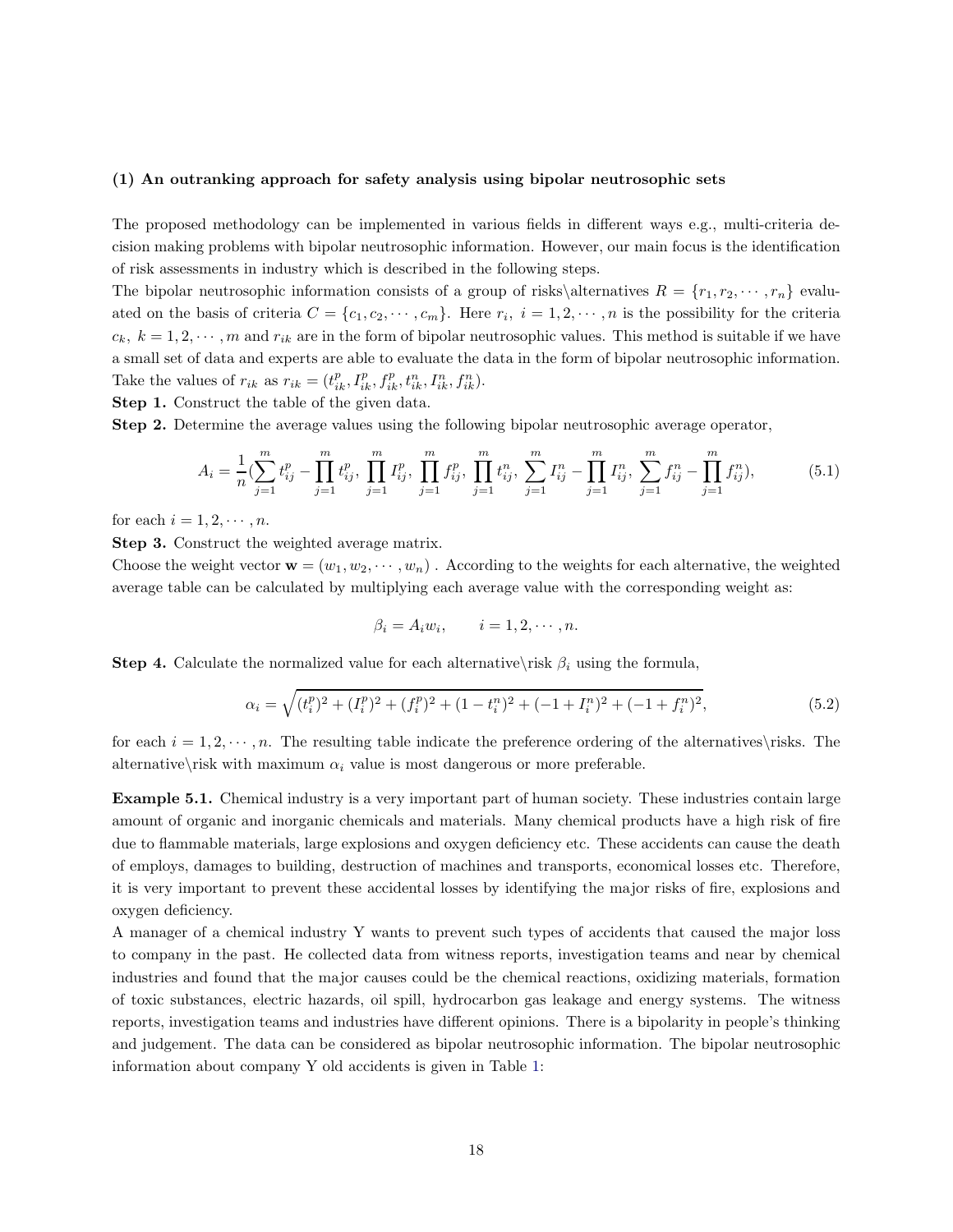Table 1: Bipolar neutrosophic Data

|                       | Fire                                | Oxygen Deficiency                   | Large Explosion                     |
|-----------------------|-------------------------------------|-------------------------------------|-------------------------------------|
| Chemical Exposures    | $(0.5, 0.7, 0.2, -0.6, -0.3, -0.7)$ | $(0.1, 0.5, 0.7, -0.5, -0.2, -0.8)$ | $(0.6, 0.2, 0.3, -0.4, 0.0, -0.1)$  |
| Oxidizing materials   | $(0.9, 0.7, 0.2, -0.8, -0.6, -0.1)$ | $(0.3, 0.5, 0.2, -0.5, -0.5, -0.2)$ | $(0.9, 0.5, 0.5, -0.6, -0.5, -0.2)$ |
| Toxic vapour cloud    | $(0.7, 0.3, 0.1, -0.4, -0.1, -0.3)$ | $(0.6, 0.3, 0.2, -0.5, -0.3, -0.3)$ | $(0.5, 0.1, 0.2, -0.6, -0.2, -0.2)$ |
| Electric Hazard       | $(0.3, 0.4, 0.2, -0.6, -0.3, -0.7)$ | $(0.9, 0.4, 0.6, -0.1, -0.7, -0.5)$ | $(0.7, 0.6, 0.8, -0.7, -0.5, -0.1)$ |
| Oil Spill             | $(0.7, 0.5, 0.3, -0.4, -0.2, -0.2)$ | $(0.2, 0.2, 0.2, -0.7, -0.4, -0.4)$ | $(0.9, 0.2, 0.7, -0.1, -0.6, -0.8)$ |
| Hydrocarbon gas leak- | $(0.5, 0.3, 0.2, -0.5, -0.2, -0.2)$ | $(0.3, 0.2, 0.3, -0.7, -0.4, -0.3)$ | $(0.8, 0.2, 0.1, -0.1, -0.9, -0.2)$ |
| age                   |                                     |                                     |                                     |
| Ammonium Nitrate      | $(0.3, 0.2, 0.3, -0.5, -0.6, -0.5)$ | $(0.9, 0.2, 0.1, 0.0, -0.6, -0.5)$  | $(0.6, 0.2, 0.1, -0.2, -0.3, -0.5)$ |

<span id="page-18-0"></span>By applying the bipolar neutrosophic average operator [5.1](#page-17-1) on Table [1,](#page-17-0) the average values are given in Table[.2.](#page-18-0)

Table 2: Bipolar neutrosophic average normalized table

|                         | Average Value                                   |
|-------------------------|-------------------------------------------------|
| Chemical Exposures      | $(0.39, 0.023, 0.014, -0.04, -0.167, -0.515)$   |
| Oxidizing materials     | $(0.619, 0.032, 0.001, -0.08, -0.483, -0.165)$  |
| Toxic vapour cloud      | $(0.53, 0.003, 0.001, -0.04, -0.198, -0.261)$   |
| Electric Hazard         | $(0.570, 0.032, 0.032, -0.014, -0.465, -0.422)$ |
| Oil Spill               | $(0.558, 0.007, 0.014, -0.009, -0.384, -0.445)$ |
| Hydrocarbon gas leakage | $(0.493, 0.004, 0.002, -0.011, -0.543, -0.229)$ |
| Ammonium Nitrate        | $(0.546, 0.003, 0.001, 0.0, -0.464, -0.417)$    |

<span id="page-18-1"></span>With regard to the weight vector (0.35, 0.80, 0.30, 0.275, 0.65, 0.75, 0.50) associated to each cause of accident, the weighted average values are obtained by multiplying each average value with corresponding weight and are given in Table [3.](#page-18-1)

Table 3: Bipolar neutrosophic weighted average table

|                         | Average Value                                         |
|-------------------------|-------------------------------------------------------|
| Chemical Exposures      | $(0.1365, 0.0081, 0.0049, -0.0140, -0.0585, -0.1803)$ |
| Oxidizing materials     | $(0.4952, 0.0256, 0.0008, -0.0640, -0.3864, -0.1320)$ |
| Toxic vapour cloud      | $(0.1590, 0.0009, 0.0003, -0.012, -0.0594, -0.0783)$  |
| Electric Hazard         | $(0.2850, 0.0160, 0.0160, -0.0070, -0.2325, -0.2110)$ |
| Oil Spill               | $(0.1535, 0.0019, 0.0039, -0.0025, -0.1056, -0.1224)$ |
| Hydrocarbon gas leakage | $(0.3205, 0.0026, 0.0013, -0.0072, -0.3530, -0.1489)$ |
| Ammonium Nitrate        | $(0.4095, 0.0023, 0.0008, 0.0, -0.3480, -0.2110)$     |

<span id="page-18-2"></span>Using formula [5.2,](#page-17-2) the resulting normalized values are shown in Table [4.](#page-18-2)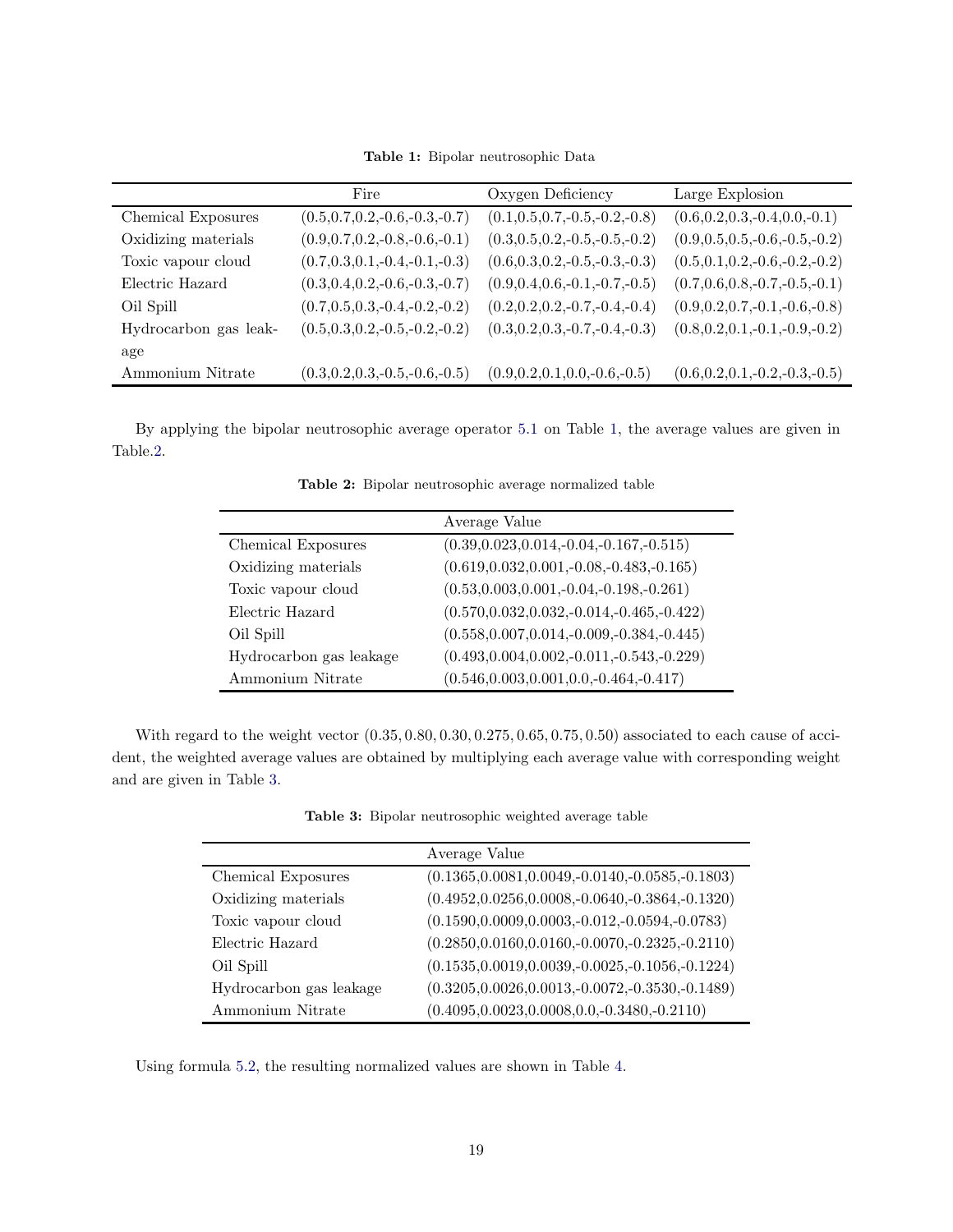| <b>Table 4:</b> Normalized values |  |
|-----------------------------------|--|
|                                   |  |

|                         | Normalized value |
|-------------------------|------------------|
| Chemical Exposures      | 1.5966           |
| Oxidizing materials     | 1.5006           |
| Toxic vapour cloud      | 1.6540           |
| Electric Hazard         | 1.6090           |
| Oil Spill               | 1.4938           |
| Hydrocarbon gas leakage | 1.6036           |
| Ammonium Nitrate        | 1.5089           |

The accident possibilities can be placed in the following order: Toxic vapour cloud ≻ Electric Hazard ≻ Hydrocarbon gas leakage ≻ Chemical Exposures ≻ Ammonium Nitrate ≻ Oxidizing materials ≻ Oil Spill where, the symbol ≻ represents partial ordering of objects. It can be easily seen that the formation of toxic vapour clouds, electrical and energy systems and hydrocarbon gas leakage are the major dangers to the chemical industry. There is a very little danger due to oil spill. Chemical Exposures, oxidizing materials and ammonium nitrate has an average accidental danger. Therefore, industry needs special precautions to prevent the major hazards that could happen due the formation of toxic vapour clouds.

#### (2) Domination in bipolar neutrosophic graphs

Domination has a wide variety of applications in communication networks, coding theory, fixing surveillance cameras, detecting biological proteins and social networks etc. Consider the example of a TV channel that wants to set up transmission stations in a number of cities such that every city in the country get access to the channel signals from at least one of the stations. To reduce the cost for building large stations it is required to set up minimum number of stations. This problem can be represented by a neutrosophic graph in which vertices represent the cities and there is an edge between two cities if they can communicate directly with each other. Consider the network of ten cities  $\{C_1, C_2, \dots, C_{10}\}$ . In the bipolar neutrosophic graph, the degree of each vertex represents the level of signals it can transmit to other cities and the bipolar neutrosophic value of each edge represents the degree of communication between the cities. The graph is shown in Figure[.9.](#page-20-0)  $D = \{C_8, C_{10}\}\$ is the minimum dominating set. It is concluded that building only two large transmitting stations in  $C_8$  and  $C_{10}$ , a high economical benefit can be achieved.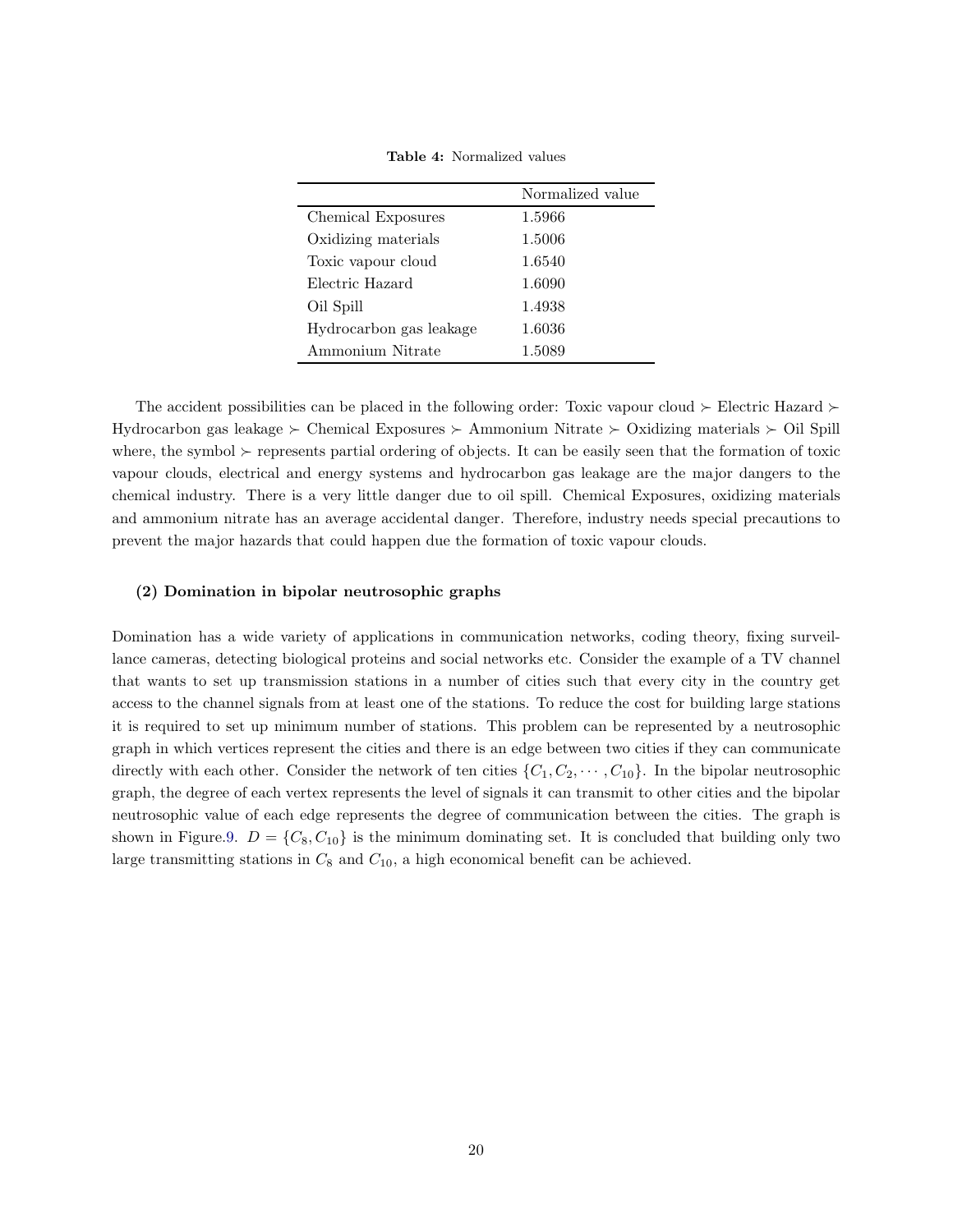<span id="page-20-0"></span>

Figure 9: Domination in bipolar neutrosophic graph

## 6 Conclusion

Bipolar fuzzy graph theory has many applications in science and technology, especially in the fields of neural networks, operations research, artificial intelligence and decision making. A bipolar neutrosophic graph is a generalization of the notion bipolar fuzzy graph. We have introduced the idea of bipolar neutrosophic graph and operations on bipolar neutrosophic graphs. Some properties of regular, totally regular, irregular and totally irregular bipolar neutrosophic graphs are discussed in detail. We have investigated the dominating and independent sets of certain graph products. Two applications of bipolar neutrosophic sets and bipolar neutrosophic graphs are studied in chemical industry and construction of radio channels. We are planing to extend our research work to (1) m−polar fuzzy neutrosophic graphs, (2) Roughness in neutrosophic graphs, (3) m−polar fuzzy soft neutrosophic graphs.

Acknowledgement: Our Research Project was Supported by University of the Punjab, Lahore-Pakistan.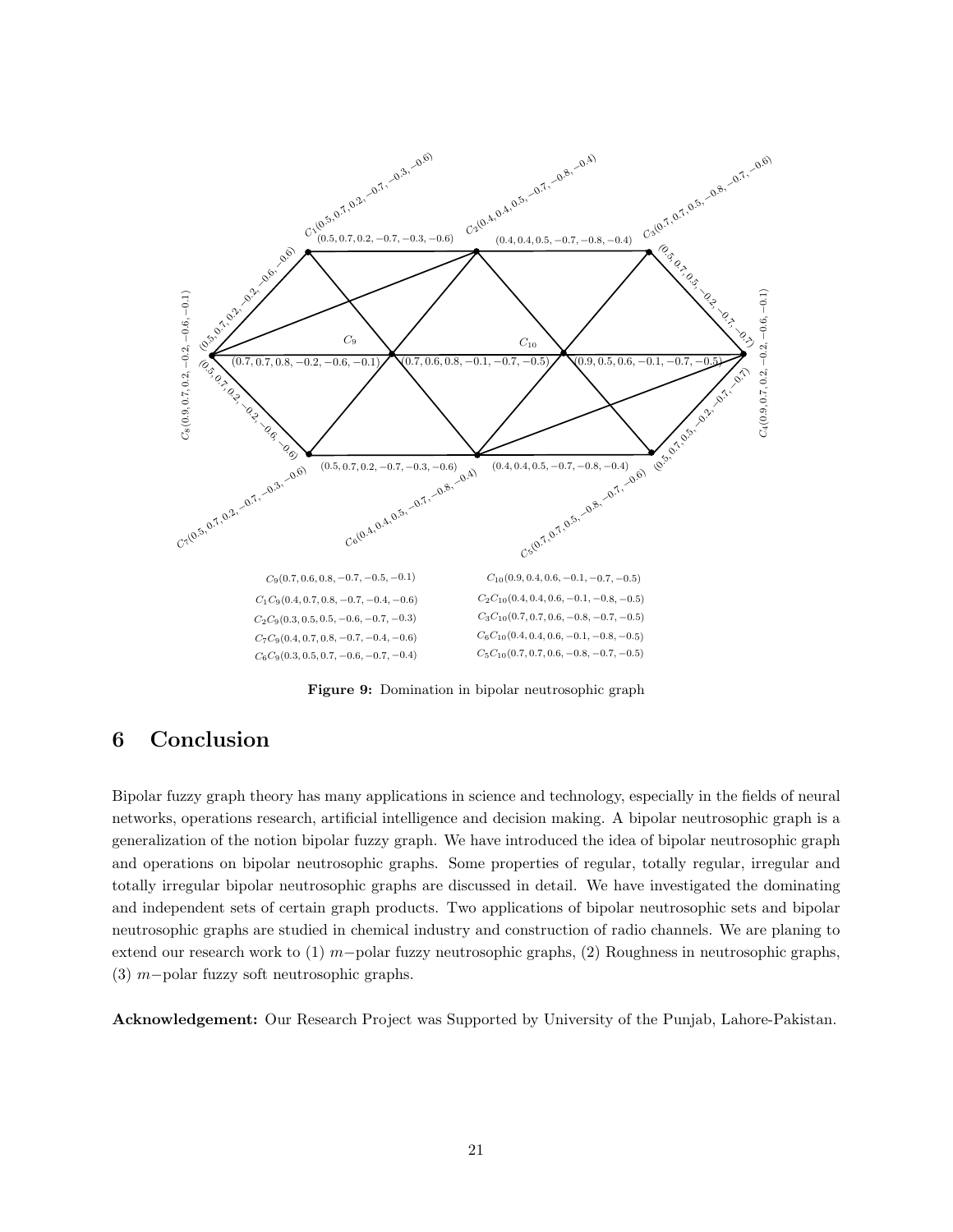## References

- <span id="page-21-12"></span>[1] M. Akram, "Bipolar fuzzy graphs", *Information Sciences*, vol. 181, no. 24, pp. 5548-5564, 2011.
- <span id="page-21-13"></span>[2] M. Akram, Bipolar fuzzy graphs with applications, *Knowledge Based Systems*., vol. 39, pp. 18, 2013.
- <span id="page-21-14"></span>[3] M. Akram and W. A. Dudek, "Regular bipolar fuzzy graphs", *Neural Computing and Applications*, vol. 21, no. 1, pp. 197205, 2012.
- [4] M. Akram, S. -G. Li, and K.P. Shum, " Antipodal bipolar fuzzy graphs", *Italian Journal of Pure and Applied Mathematics*, vol. 31, pp.425438, 2013.
- <span id="page-21-5"></span>[5] P. Bhattacharya, "Some remarks on fuzzy graphs", *Pattern Recognition Letters*, vol. 6, no. 5, pp. 297302, 1987.
- <span id="page-21-8"></span>[6] K. R. Bhutani and A. Battou "On M−strong fuzzy graphs", *Information Sciences*, vol. 155, no. 1, pp. 103109, 2003.
- <span id="page-21-9"></span>[7] K. R. Bhutani and A. Rosenfeld, "Strong arcs in fuzzy graphs", *Information Sciences*, vol. 152, pp. 319322, 2003.
- <span id="page-21-1"></span>[8] S. Broumi, I. Deli and F. Smarandache,(2014) "Interval valued neutrosophic parameterized soft set theory and its decision making", *Journal of New Results in Science*, no. 7, pp. 5871, 2014.
- <span id="page-21-0"></span>[9] N. Çağman and I. Deli, "Similarity measures of intuitionistic fuzzy soft sets and their decision making", *arXiv preprint arXiv:1301.0456*, 2013.
- <span id="page-21-15"></span>[10] J. Chen, S. Li, S. Ma, and X. Wang, "m−Polar Fuzzy Sets: An Extension of Bipolar Fuzzy Sets." *The Scientific World Journal*, 2014.
- <span id="page-21-3"></span>[11] I. Deli, M. Ali and F. Smarandache, "Bipolar neutrosophic sets and their application based on multicriteria decision making problems", *arXiv preprint arXiv:1504.02773*, 2015.
- <span id="page-21-2"></span>[12] I. Deli and N. Çağman, "Intuitionistic fuzzy parameterized soft set theory and its decision making", *Applied Soft Computing*, vol. 28, pp. 109113, 2015.
- <span id="page-21-4"></span>[13] A. Kaufmann, "Introduction à la théorie des sous-ensembles flous à lusage des ingénieurs (fuzzy sets theory)", Masson, Paris, 1975.
- <span id="page-21-10"></span>[14] S. Mathew and M. Sunitha,(2009)"Types of arcs in a fuzzy graph", *Information Sciences*, vol. 179, no. 11, pp.1760 1768, 2009.
- <span id="page-21-11"></span>[15] S. Mathew and M. Sunitha, "Strongest strong cycles and theta fuzzy graphs", *IEEE Transactions on Fuzzy Systems*, vol. 21, no. 6, pp. 10961104, 2013.
- <span id="page-21-7"></span>[16] J. N. Mordeson and P. Nair, "Fuzzy Graphs and Fuzzy Hypergraphs", *Studies in Fuzziness and Soft Computing*, Physica-Verlag HD, 2000.
- <span id="page-21-6"></span>[17] J. N. Mordeson and P. Chang-Shyh, "Operations on fuzzy graphs", Information Sciences, vol. 79, no. 3, pp. 159170, 1994.